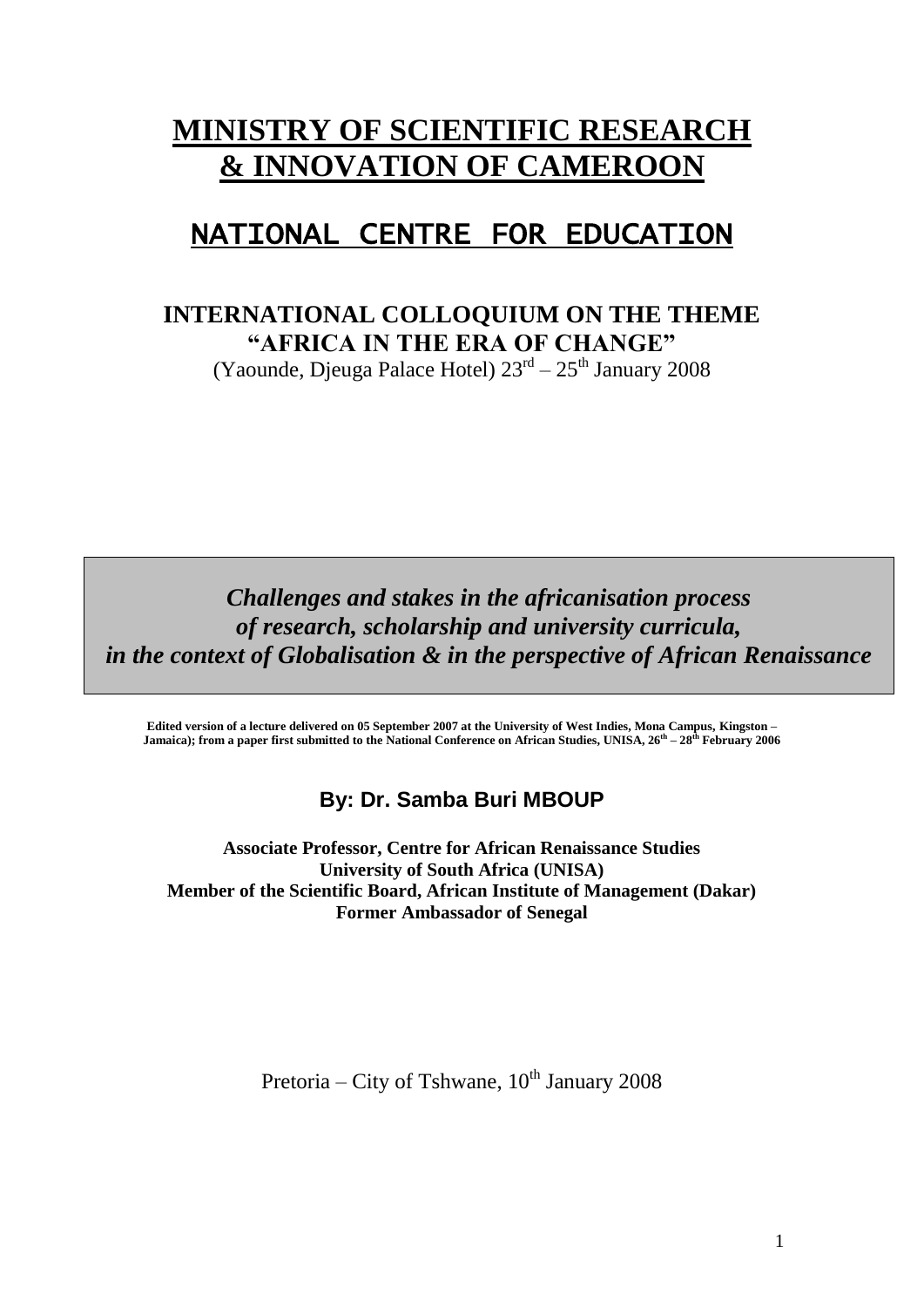## **I – AFRICAN RENAISSANCE & THE GLOBAL CONTEXT: MAJOR CHALLENGES AND STAKES FOR HIGHER EDUCATION AND RESEARCH INSTITUTIONS**

#### **1. African Renaissance: its context, stakes and major challenges**

#### **1.1. An alternative and global project of society and Civilization**

African Renaissance can be viewed as **an alternative and global project of society and civilization,** aiming at the creation of the objective conditions for the re-birth of Africa as a scientific, technological as well as economic and political pole of initiative and decision making on its own, in the world of today and to-morrow.

As such, African Renaissance seeks to address three major interconnected and interdependent issues or challenges, as identified by José Do Nascimento [See:"About the operational character of Cheikh Anta Diop's thought, published in Revue Nomade - # 1/2; 1987: pp. 286/299 ]:

- the issue of renewal of African intellectual and cultural inventiveness and creativity, in a context whereby the harnessing of scientific knowledge and information and of technology, perform a key role in the wealth of nations as well as in the balance of powers worldwide;
- $\bullet$ the issue concerning the creation of objective conditions for the material development of African societies, the spiritual upliftment of African peoples, in an international political context whereby issues of military security determine the possibility of success or failure of National strategies for economic development;
- the issue of the autonomy of African political conscience and of  $\bullet$ renewal of political intelligence in Africa, in the framework of an international global world civilization still dominated by conflicting national interests, as testified by certain dimensions of the current identity crisis of multilateralism and by difficulties encountered for the establishment of a more transparent and equitable world trading system in the WTO, notably because the dominant philosophies and practices, often tend to "instrumentalize" Man's promethean intelligence at the service of selfish nationalist interests and "faustean" goals.

#### **1.2. PanAfricanism as the doctrine for AR**

#### **1.2.1. The two dimensions of African Renaissance**

In our view, AR refers basically to two things: both

A) to the ultimate, strategic, long-term goal for Africa and the African people – those at home and those abroad – in the  $21<sup>st</sup>$  Century; as well as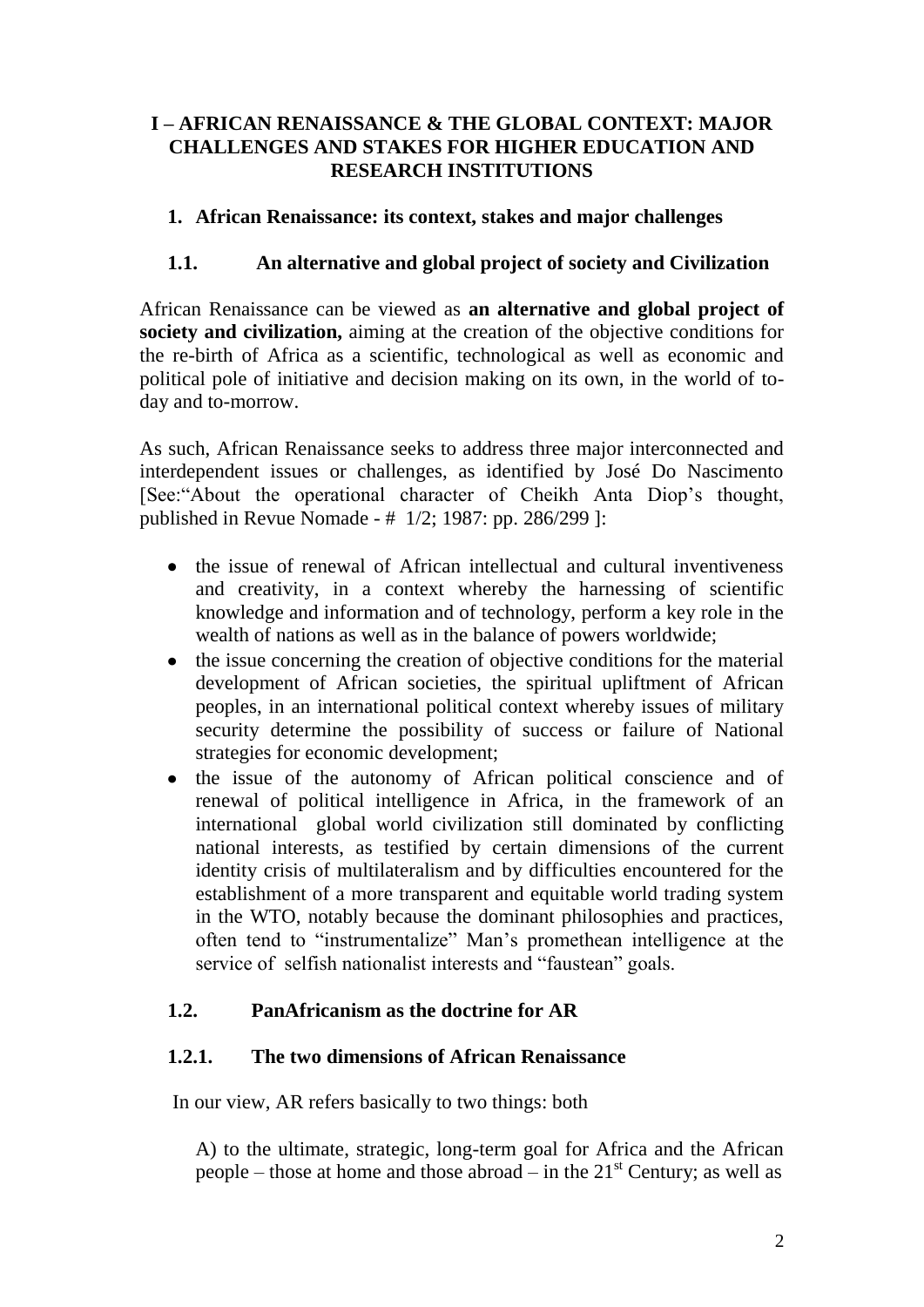B) to the long/protracted and complex process of transformation and self-transformation (transformation of Africa's position in the world and its relationship to other continents and peoples; transformation of African peoples' living conditions; self-transformation of Africans themselves), towards achieving the strategic goal as stated above.

Such a process implies the fulfillment of a number of tasks, among others:

- i) harnessing of agricultural, industrial as well as military technology and science;
- ii) the mental and cultural de-alienation and spiritual uplifment of African peoples and the de-colonization of their common history;
- iii) a clear option for the advent of "intentional sciences" and for a research policy at the service of the interests and aspirations of Africa and the African People.

If we agree on the definition and content of the concept of AR as stated above, therefore, PanAfricanism can be viewed as the political and economic doctrine for AR as both a strategic goal and the socio-historical process of transformation and self-transformation leading to it.

# **1.2.2. What is PanAfricanism?**

# **A) Definition and content**

The doctrine of PanAfricanism could be defined as the expression of the political (and historical?) conscience and position of the oppressed African masses /peoples worldwide. As such, it is rooted in the historical experience common to those peoples, i.e.: their common origin (Africa as the cradle of humankind and of human Civilization); their common history (and culture?); their shared common material conditions of existence and destiny; and therefore, their common historical aspirations as well as common material and spiritual interests.

# **B) Objectives and principles**

- i) Three (3) objectives inter-related:
	- Total liberation of Africa and of African peoples from all forms of domination and oppression (class, gender, ethnic, racial, foreign/national etc.):
	- Unification of African peoples under a regime based on principles such as Ubuntu (integral humanism) and Maat (justice, equity, universal harmony): which includes principles of Gender as well as inter-generational equity;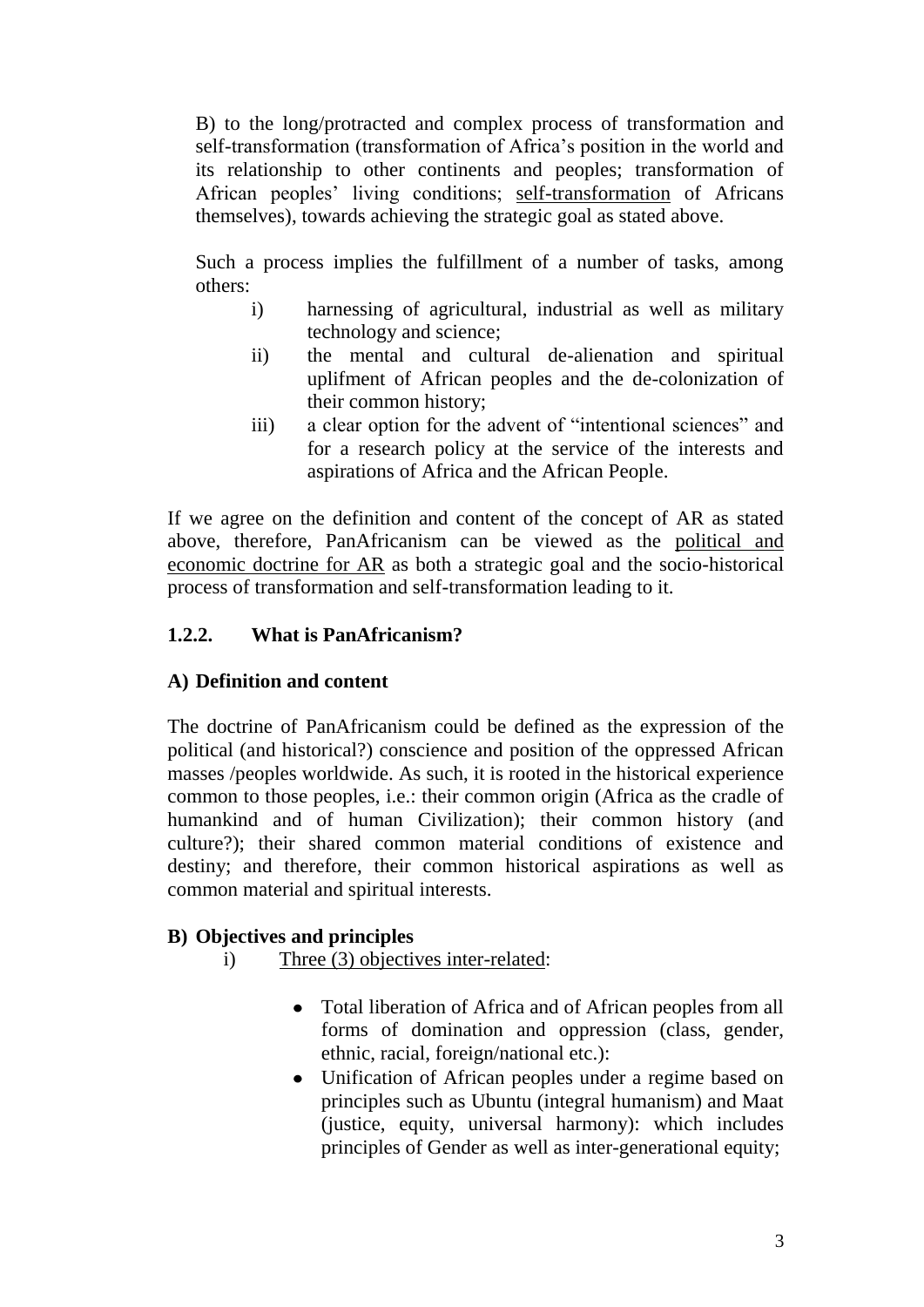- Edification of a united, prosperous and powerful African Nation of which Africans from the Diaspora shall be full citizens, more so because they would have been key actors for its edification and advent.
- ii) Principles for action:
	- Struggle against all forms of domination;
	- African leadership (rooted in the social and political struggles of the African peoples) and ownership (by the same African peoples, particularly at grass-roots level);
	- Autonomy of thought and action, based on the conviction that "We are our own liberators" and that, towards that end, we must first and foremost rely on ourselves;
	- Unity in deed and in action
	- International solidarity with all oppressed peoples and groups in the world.

# **C) Nature, contents and dimensions of PanAfricanism**

- i) Continental and diasporal dimensions
	- Undeniable specificities with implications (regarding strategy and tactics);
	- Inter-related and complimentary (Senegal, USA, Brazil, Jamaica, Sudan): due to combined incidence of History, of sociology and political economy, together with the impact and role of oppressive nationalism and racism (rather racialism) in the mechanisms and processes of social differentiation and classification.

# ii) Implications on the nature and content of PanAfricanism

- o Doctrine for liberation and unity, liberation in unity;
- o Holistic content as a doctrine: i) political (for the establishment of the US of Africa, with common federal institutions such as the PAP, the PSC; as well as a common African nationality and passport); ii) economic (for a continental integrated economy with a common market and currency); iii) cultural (need for critical re-assessment, re-codification and valorization of African cultures and languages; as well as of a qualitative reform of African information and educational systems to better serve the purpose and objectives of AR).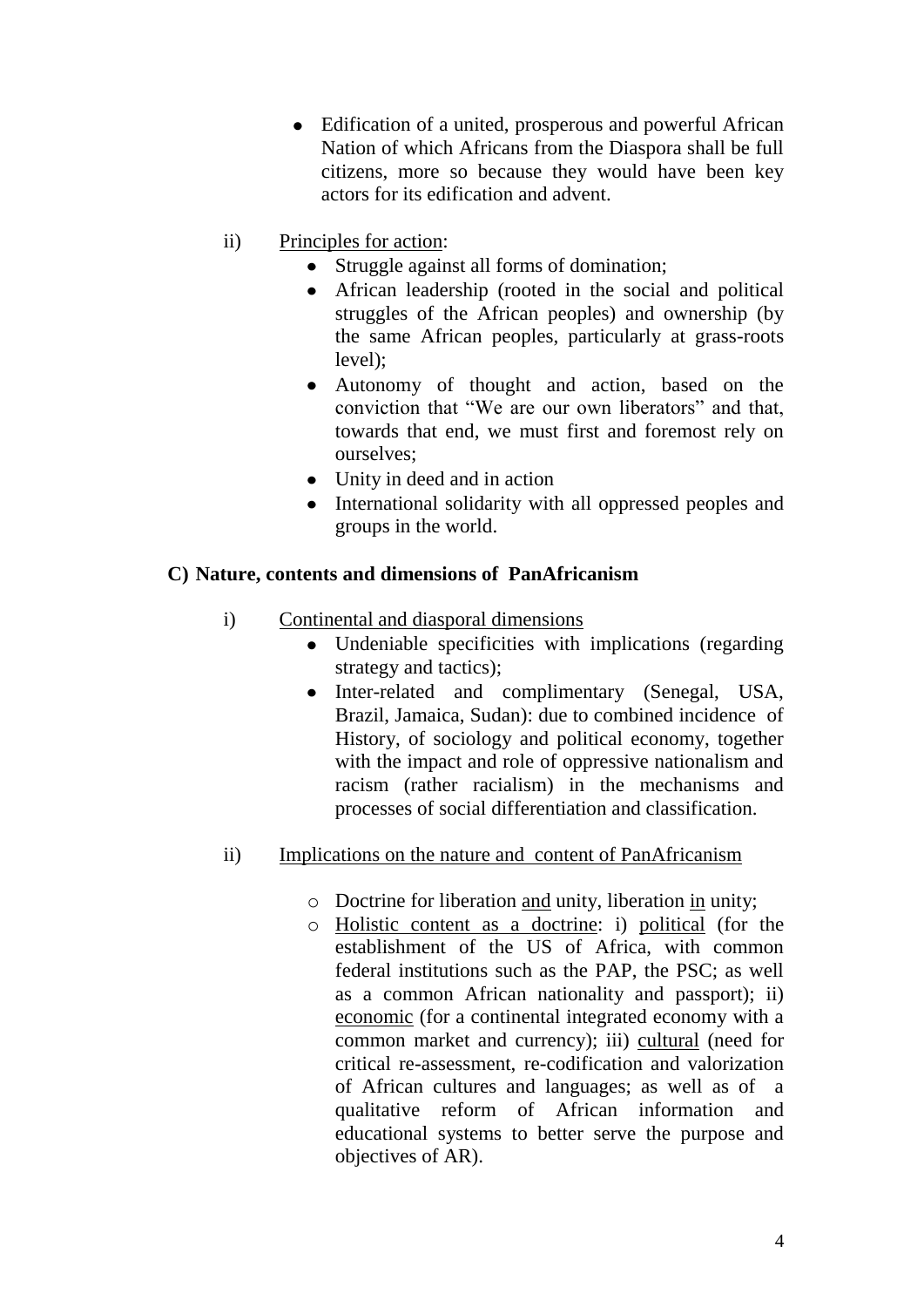#### **1.3. Challenges to Higher education and research institutions**

Within the global context as presented above (see:  $\S$  1.1), the results of scientific research have long become a "negotiable" and "tradable" merchandise, a strategic weapon of considerable importance. Added to that, is the ongoing situation, assessed some 15 years ago, of quasi-exclusive monopolization of scientific knowledge by only 20 out of 120 countries who, with only 1/3 of the total world population, accounted for 95% of the expenses allocated to scientific research.

Therefore, both (Higher) Education and research in Africa, as frameworks and targets of the africanisation process - of their contents, approaches and goals should aim at achieving something qualitatively different from the "indefinite reproduction of the vicious circle of structural dependence".

According to Paulin Hountondji (cf.: dissertation about conditions of intellectual production in Africa presented at the IXth general assembly of CODESRIA in Dakar, in December 1998,) despite all the prevailing mythology about globalization, scientific research activities in "developing countries" especially in Africa take place in a context not very different from one of "perpetuation of the colonial pact":

*"The increasing participation of Third World researchers in intellectual activities does not necessarily mean transformation of either their base and modes of production or the nature of the relationships of production which stem from such base".*

So to speak,

*"Similarly to the unequal pattern of exchange at the economic level, Africa has been, until recently, a sole provider of raw information and facts, transmitted as such to foreign laboratories and research centers, in order to be processed and transformed, the most important moment – the transformation process – taking place, at both economic and intellectual levels, outside Africa"* – i.e.: out of its reach and controle.

Moreover, beyond the major dimensions of globalization identified by Manuel Castells (key role of knowledge and information in the measurement of economic productivity and competitiveness; technological, organizational as well as institutional capacity to structure the entire planet, through telecommunications and informational systems, as a global, economic system with a global financial market as its core and capable of operating as a unit in real time), nevertheless, one should bear in mind that far from being a homogeneous, monolithic and neutral microcosm whose different parts perform similar or interchangeable roles and are treated on equal terms, "the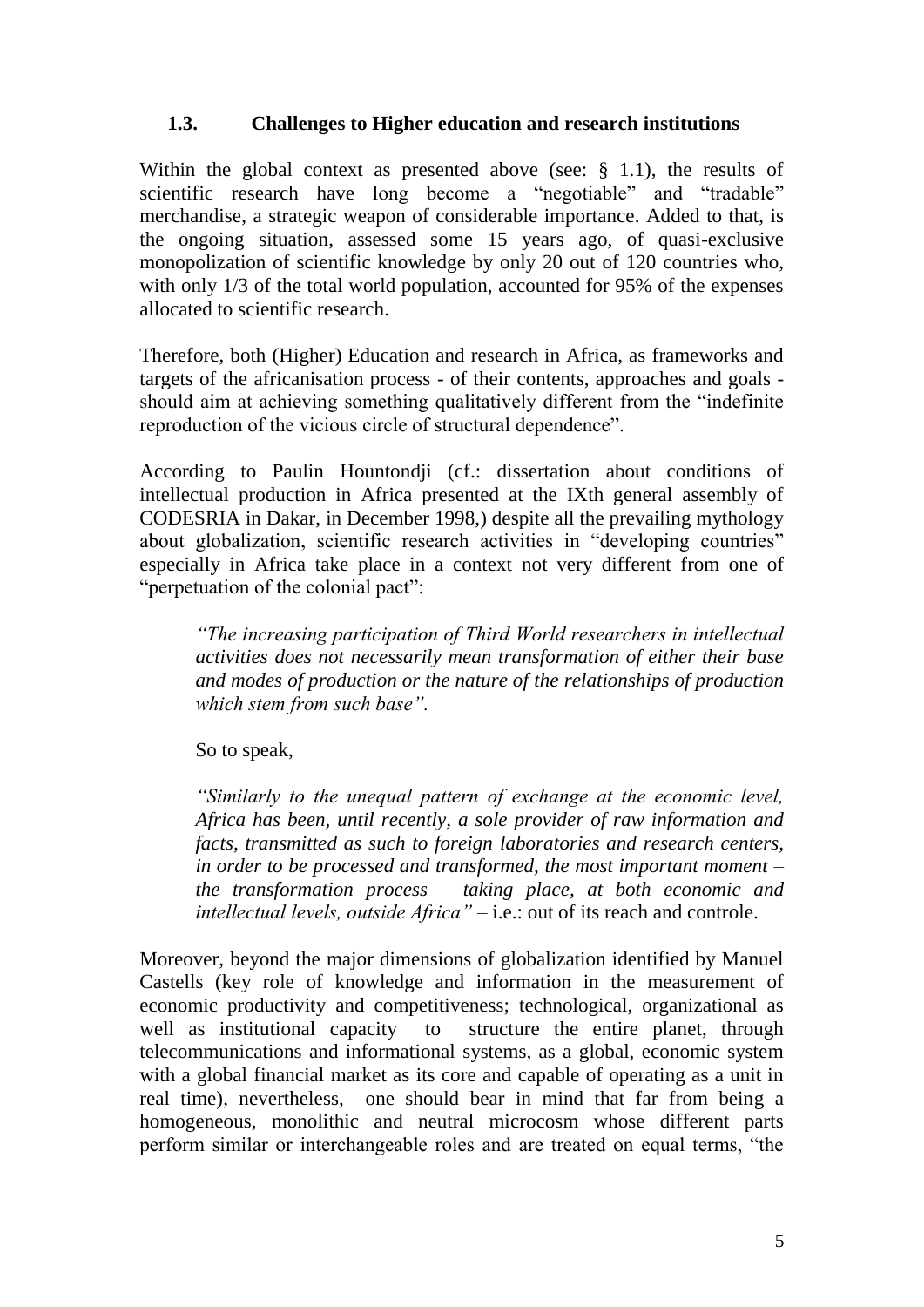global world" is indeed, a well structured space with its own hierarchies and poles:

*Neither does the global economy mean "that the entire world is one single economic system" - taking into consideration realities such as the existence of both local, regional and national labour markets – nor should one lose sight of the fact that the capacity of the global economy to operate as one single unit "refers fundamentally to its core activities, not to everything"..* 

For Prof. Christian Sina Diatta, former Senegal's Minister of Scientific and Technological Research, globalization also account for its own perversions such as the aggravation of inequalities and injustices between continents, nations and groups, expansion and intensification of abject poverty, terrorism, certain forms of perverse tourism, drug addiction, among others. Particularly in the field of management of scientific research and its applications, globalization is also responsible for new forms of commercial and industrial exploitation of the human body such as cloning practices, (sometimes clandestine) removal and trafficking of organs, use of embryos and foetuses for identification of viruses or production of vaccines: all of which tend to confine the poor of this world to a continuously worsening infra-humane condition and status, as uninformed, defenceless subjects, in front of such often unethical practices.

Such is, in broad traits, a presentation of the background with some of the major trends, challenges and threats to be constantly borne in mind, for our reflection on the africanisation process of university curricula on our continent. To deal with those challenges and threats, African peoples, specially African political and intellectual elites and leadership must empower themselves. That could be achieved only through a concerted effort, in partnership with other civil society and private sector stakeholders, in order to correct the prevailing imbalances and discrepancies which, if unchallenged, might, in the very next future, seriously jeopardize the survival of many, including our continent and its peoples.

However, in this paper, our main focus shall be more specifically, directed towards discussion of intellectual and political stakes and challenges, particularly issues related to purposes and perspectives as well as methodologies of research in Social Sciences, with curricular contents and pedagogy, in Higher education.

# **2. The struggle for African universities and knowledges**

This section of our presentation owes a lot to the seminal work edited by Adebayo Olukoshi & Paul Tiyambe Zeleza, on the International Conference on "African universities in the 21<sup>st</sup> Century"(See: Vol 1: "Liberalisation and internationalization"): Illinois (USA) and CODESRIA (Senegal).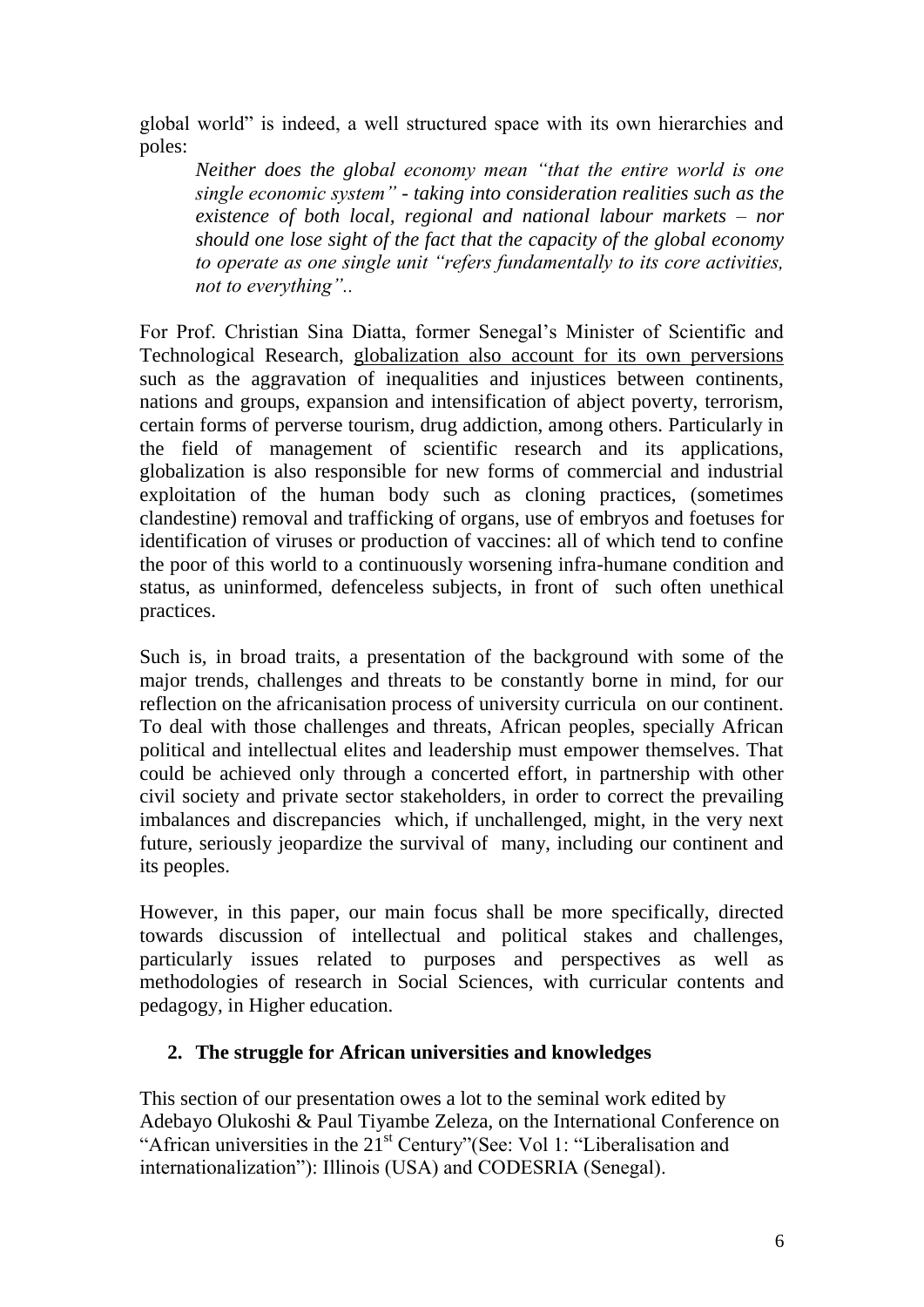## **2.1. Vocation and mission of African Higher Education at the dawn of the 21st Century**

Such vocation and mission, revolving around a triple task - teach; research; service - does not seem to have changed, fundamentally, according to Olukoshi and T. Zeleza. Yet, in the opinion of the same authors, some of the very conditions in which African Tertiary institutions are currently struggling to fulfill their mission have changed, sometimes in a very significant way. This is, indeed, a context of hardly fought struggles and transformation:

A) struggles of various kinds and intensities, waged within and outside the university system on the contemporary interpretation and operationalisation of its mission;

B) Process of transformation taking place at the level of the State, the economy and society at large.

In that context, "all fields of scholarly research and knowledge find themselves in a state of transition, as a result of profound changes in social life and in thought", occurring at 3 major levels; being the most important process, the accelerated pace of globalization, marked and accompanied by: rapid technological change; weakened capacity of the State, after 2 decades of economic crisis and structural adjustment; major shifts in the composition and orientation of the student body; iv) changes in the contents and systems of instruction; systematic brain drain.

The third transformation identified by the same authors concerns the area of the sociology and political economy of knowledge production, dissemination and consumption globally, and particularly in Africa.

Consequently, "traditional disciplinary boundaries" become progressively irrelevant, thus giving way to "new interdisciplinary and trans-disciplinary configurations and research agendas" which require new organizational forms of knowledge production, dissemination and consumption. Furthermore, the centrality and multi-facetted role of the university is also affected, more so with the diversification of its internal as well as external constituencies and competitors such as Internet.

In our view, it might seem exaggerated and even irrelevant to present Internet as a competitor to university: indeed, it would be more appropriate to speak of Internet in terms of an instrument or medium for knowledge acquisition, rather than a competitor, although it may serve or disserve the goals of universities. One might wonder whether the authors views on Internet as expressed here, do not reflect, somehow, a rather simplistic or narrow perception of Globalization by some African intellectuals and middle classmen, through only or essentially some of its manifestations or components ?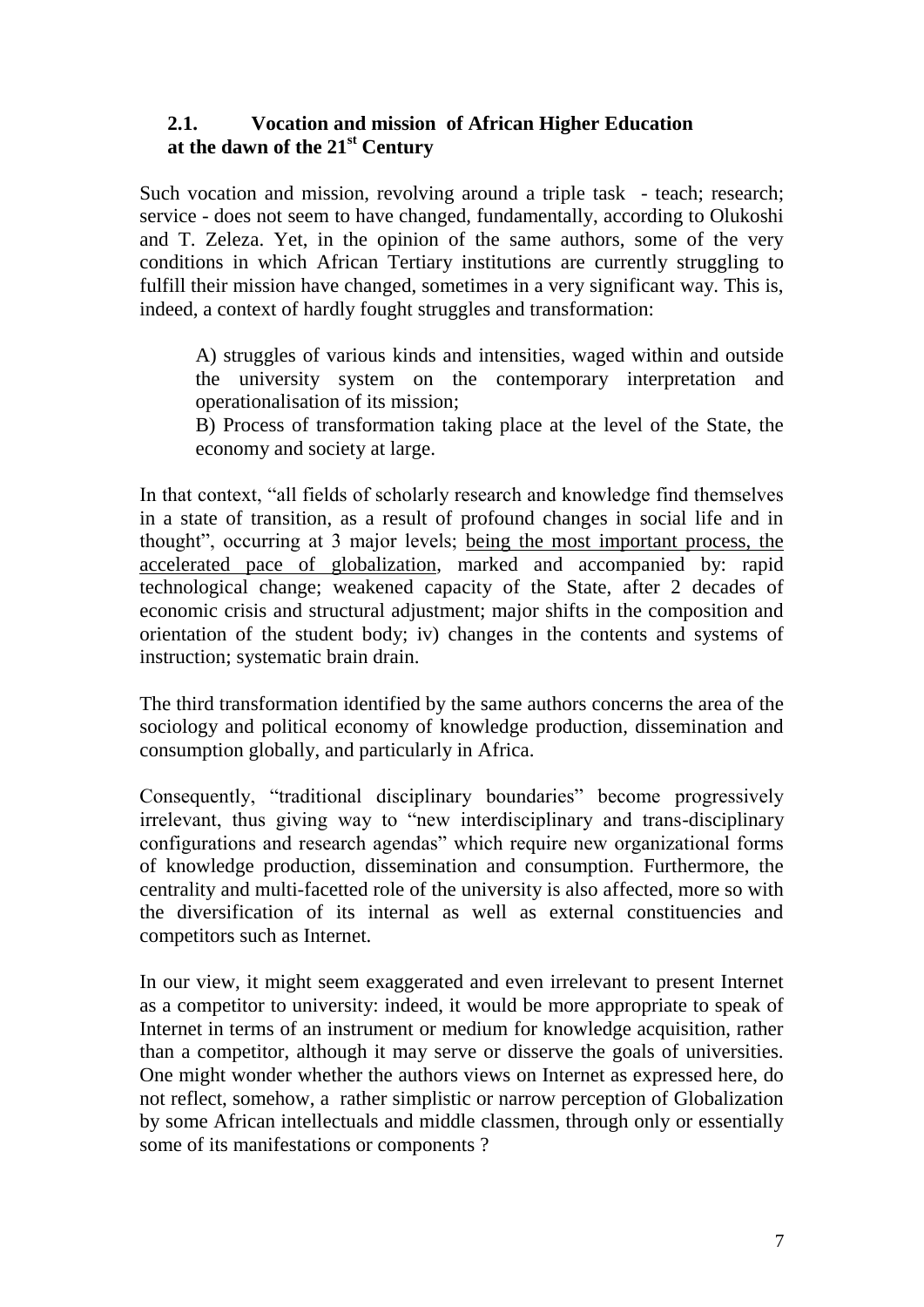#### **2.2. Issue of ongoing/persistent relevance of African universities**

In spite of all, Olukoshi and Tiyambe Zeleza are of the opinion that, to-day more than ever, "it is in the order of the day to both redefine the role and defend the importance of African universities", in the face of the many and complex challenges facing African societies and peoples, at the dawning of the  $21<sup>st</sup>$  century.

#### **2.2.1. A significative fact: the U-Turn in the World Bank led neo-liberal paradigm and agenda, following dismissal in the 90's of its anti-university crusade** [Olukoshi & T. Zeleza: Ibid.]

Such phenomenon finds its expression through neo-liberal quibbles about the non-viability of African universities, as new challenges are posed by the strong market-instrumentalist logic which permeates the Bank's new approach. For instance: "How to balance autonomy and viability, equity and efficiency, access and quality, internationalization and indigenization, academic freedom and professional ethics, privatization and the public purpose, diversity and uniformity, preservation of indigenous knowledge systems and adoption of global knowledge systems, knowledge production and knowledge dissemination, the knowledge economy and the knowledge society" etc.?

In an intellectual and socio-political environment marked by the "decomposition of the old tripartite contract University-State- society in which higher education was valued as a public and intellectual good"..., many questions and issues arise, among them: i) "how are African universities addressing the challenges posed by knowledge production and dissemination, especially "the questions of Africanising global scholarship and globalizing African scholarship"?; ii) issue of the scholarly publishing and research libraries…

## **3.2.2. Substantive changes in the terms and content of the development dialogue:**

*[Cf: Prof W. Nkuhlu : "The role of African Higher Education at the Dawn of the 21st Century": paper presented at the launch of the Southern African Universities Vice Chancellors Association – 20th Feb. 2005)]*

#### **3.2.2.1. Factors and causes for the said changes:**

- new developments in the global and African contexts which led to the launch of NEPAD and the establishment of the AU;
- being the major factor for such changes: the emergence and crystallization of a new African political will both at leadership and grassroots levels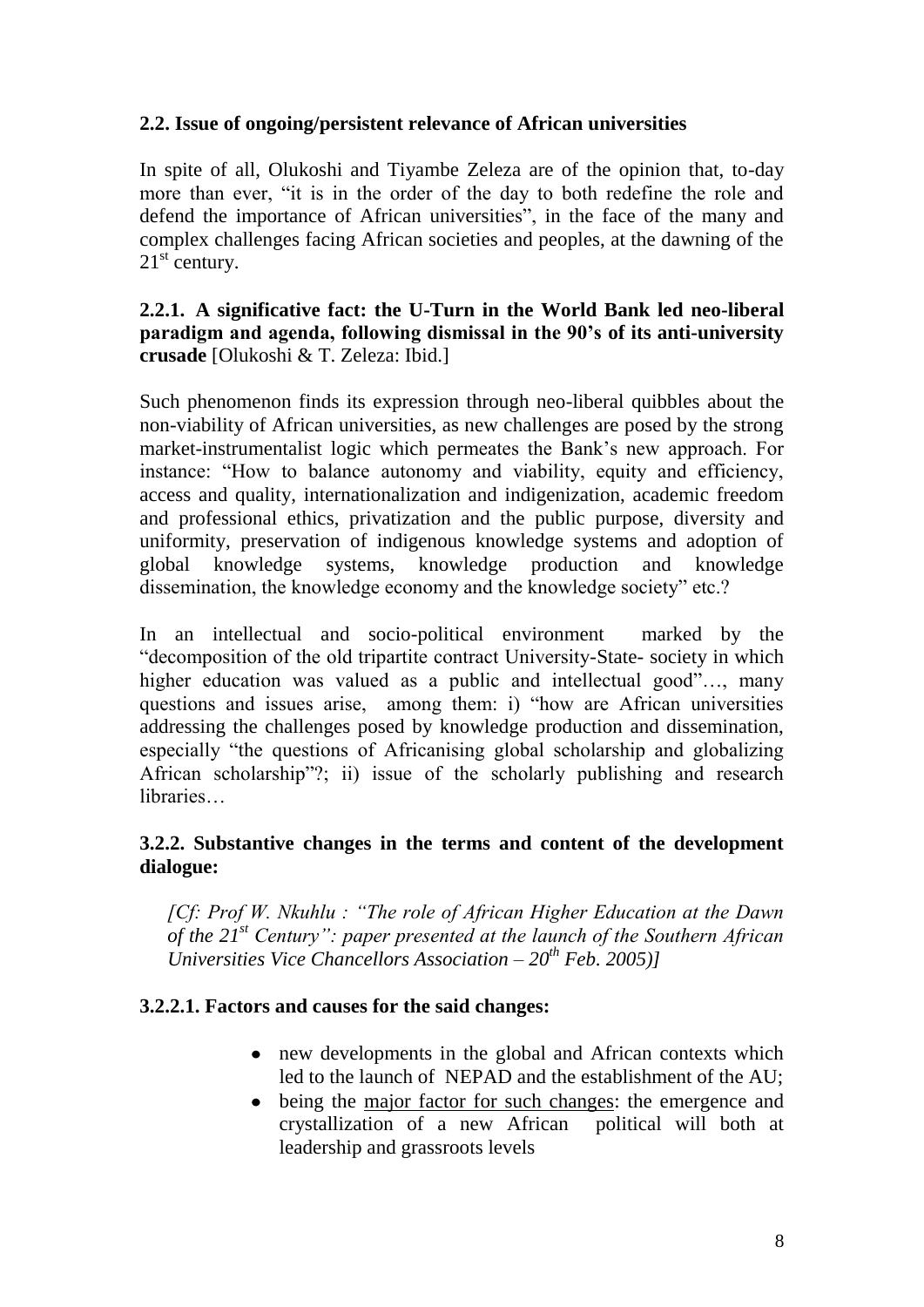- A) Result: creation of a more conducive environment whereby, in the opinion of Prof. W. L. Nkuhlu (former Chief Executive of NEPAD Secretariat), in order to entrench the new paradigm shift into Africa's development agenda, the spotlight has been placed, now more than ever, on capacity building: to build a "capacity for increased knowledge and technology creation in areas that would enable African countries to improve governance and competitiveness" (duties and responsibilities of African universities): (Nkuhlu, p 6)
- B) To achieve the same goals, arise "other duties and challenges for African tertiary education institutions to take the centre stage in order to become a knowledge base":
	- to instill into the education system and Africa's youth, a culture of excellence and thirst for genuine knowledge and skills ("arm themselves with science");
	- training of (primary and secondary level) teachers;
	- improvements in peasant farming through high quality research programmes and policies;
	- need to provide a platform for intellectual rigor on issues of critical importance to Africa's development, including peer learning and knowledge sharing, both within and outside the continent;

Prof. W. Nkuhlu " (p 5) believes that "conditions for soliciting additional funding for higher education from governments and the international community have never been better. Such belief is anchored on the assumption – rather the conviction – that "the paradigm that precipitated reduction of funding for universities is dying" (sic!). The former Chief Executive of NEPAD Secretariat, thus, goes on urging managers and stakeholders of African tertiary institutions for learning (and research) to reposition their institutions appropriately "in the context of the AR, the AU and NEPAD" (p 6): which would also imply increased preparedness and ability to take advantage of opportunities which might stem at the level of Regional Economic Communities as well as out of the "NEPAD dialogue with the developed countries and multilateral development finance institutions" (Ibid, Idem)

For a number of reasons, it appears rather difficult to share Prof. Nkuhlu's (immoderate?) optimism about the issue of funding opportunities made available in the above-referred global context…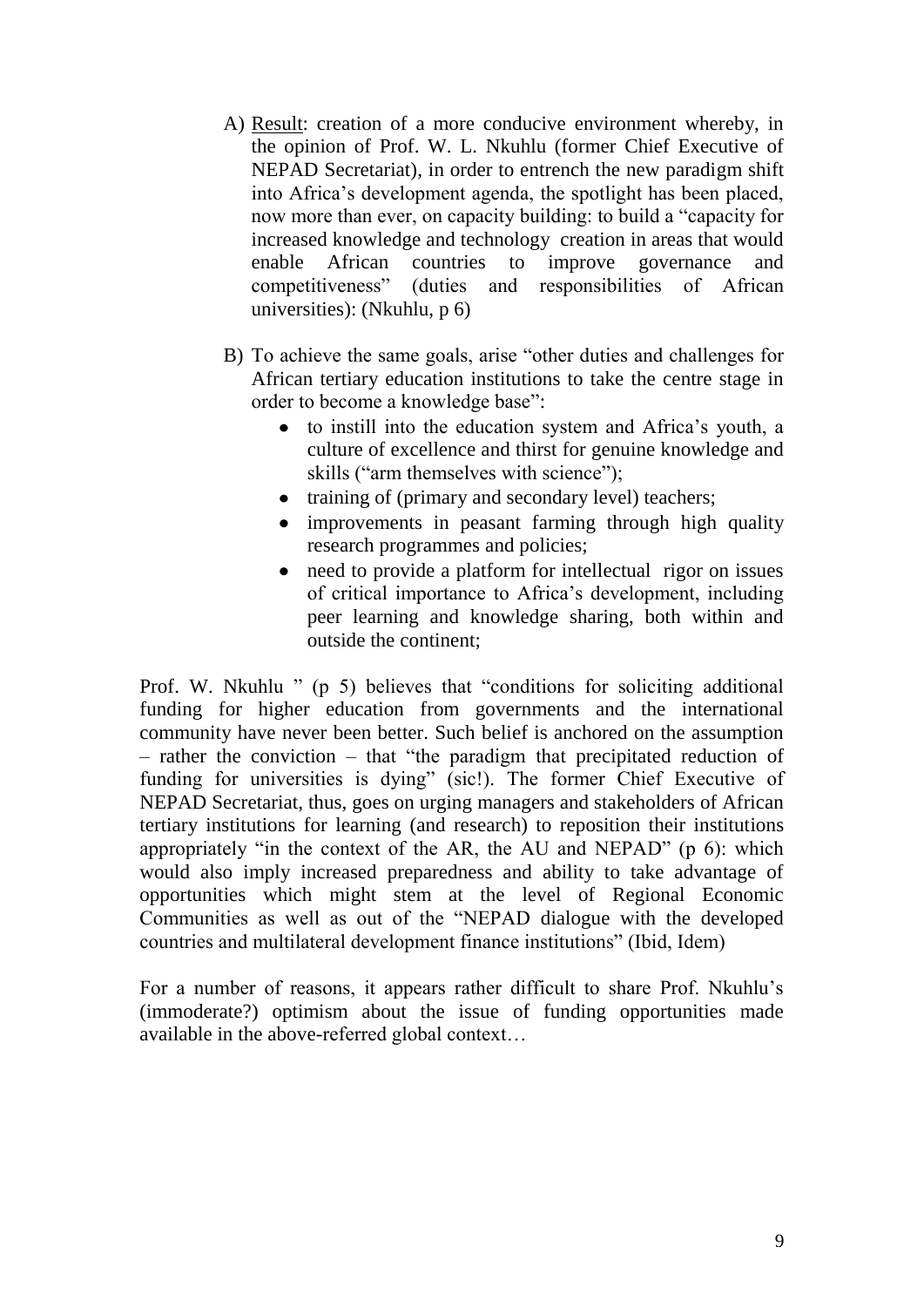## **II – CHALLENGES FOR AFRICANISATION OF HIGHER EDUCATION CURRICULA AND RESEARCH POLICIES AND PROGRAMMES**

#### **1. Other structural gaps and bottlenecks which account for the irrelevance and unresponsiveness of African universities**

**1.1. A symptomatic case study: situation in SADC: 63 institutions for a population of about 210 millions: "**low levels of matriculation into both secondary and tertiary education institutions; high prevalence rates for HIV and AIDS, malaria, tuberculosis; serious (cyclical) food shortages; acute scarcity of scientists and technicians; brain drain: thousands of medical doctors, accountants, scientists in high priority fields, leave annually for developed countries", in search for greener pastures and/or working and living conditions more suitable to their own needs, aspirations, interests, affinities and convictions… *[Cf. Nkuhlu: Ibidem*].

## **1.2. Other major challenges and stakes**

# **1.2.1. Liberalisation and privatization of Higher Education**

*[See: paper presented by Teboho Moja at the same Conference]:*

- **A) Policy responses to global transformation in Higher Education:**  They include:
	- (worldwide) need to implement substantive reform in order to adapt to a context whereby the knowledge-based economy has become the motor for economic growth and competitiveness.
	- critical issues to be addressed in that respect: quality; expansion; access; funding; technology.

In the framework of discussions occurred during the above mentioned Conference, were identified [Tiyambe Zeleza], some consequences of the paradigm shift from the "development university" of the 60's/70's to the "market university" of the 80's/90's, in terms of threats as well as opportunities, for the development of African universities, research centres and conditions of scholarship. These include: threats to academic freedom becoming more economic and less political (T. Moja), in addition to other manifestations and consequences of the liberalization process: i) growth of private universities; ii) privatization of programs and funding sources; iii) issue of affordability of higher education (tuition fees, books and other learning materials including accessibility of ICT facilities and other research requirements); hence the issue of students' loans etc. (B. Thaver)…

For P. Robinson et. Al, opportunities have emerged in the area of technology and academic exchange, being one success story: the Curriculum Co-Development Project in the area of transnational e-learning, between Tufts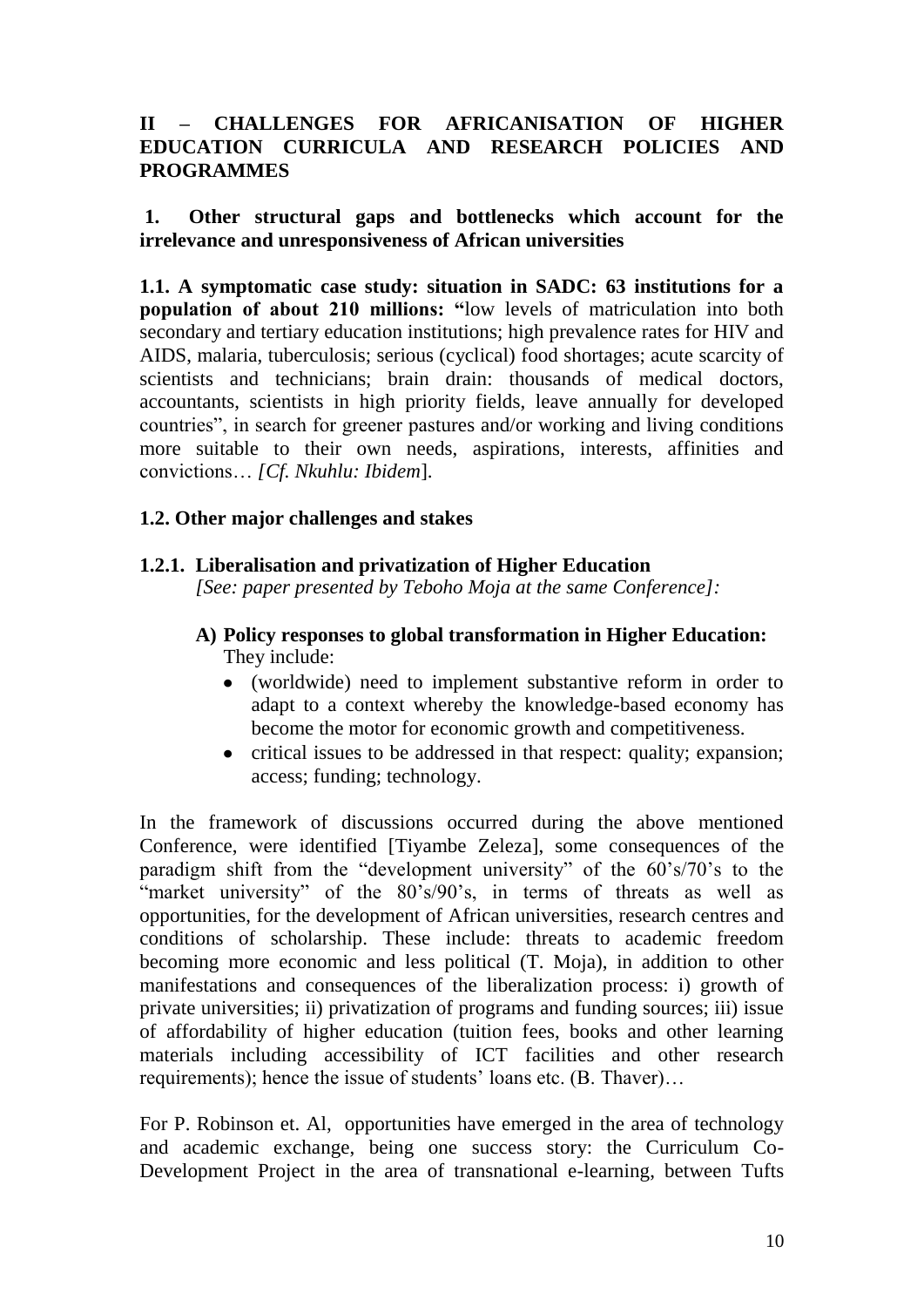University, Makerere and the University of Dar Es Salaam; together with new opportunities for distance education provided by ICTs, under the condition to adequately address some major challenges and stakes: "global competitiveness; growing autonomy in the range of programmes provided (autonomy meaning essentially Africanness); increased efficiency/competitiveness of delivery infrastructure and organizational models and capacity". [G. Adekanmbi: Ibidem…]

In the same framework, the presentation by Michael Cross and Sepideh Rouhani has contributed substantially to document the positioning of South Africa and UNISA in particular, as "preferred destinations for transnational staff and student mobility". Obviously, such a fact could not be understood without reference to some historical and structural reasons related to the legacy of South Africa's colonial past, in the framework of Apartheid multi-facetted hegemonism, as a former watchdog for Western interests and a sub-system of subjugation of African countries and their peoples in the SADC region and on the continent.

Finally, issues of the brain drain and the role of the African intellectual Diaspora were also tackled, namely by Uwem Ite *("Return to Sender: Using the African Intellectual Diaspora to Establish Academic Links")* and by Cassandra R. Veney *("Building on the past: African and American linkages in the*  $21^{st}$  *century")* [See: pp. 263/279]. One possible way out would consist in "mediating the double process of globalization of African academia and Africanisation of global scholarship"; the reality of this assertion having been further validated by some recommendations and resolutions of the Dakar October 2004 Conference of African Intellectuals from the Continent and the Diaspora and by a crucial initiative in the area of African scholarship such as the NEPAD Council initiative.

## **2. Structural and epistemological bottlenecks for "Africanisation of global scholarship and globalization of African scholarship"**

# **2.1. The Double Gap Syndrome**

If we agree that one of the primary roles of both Education and School is to form citizens and prepare them for their harmonious insertion in society, then, it seems that most of African learning and training institutions have, in many respects, failed to fulfil such objective: failure to bridge the gap between School on the one hand and, on the other hand, the family milieu, society at large and the labour market in particular; but also, failure to help build and consolidate a genuine African awareness and consciousness, as a cornerstone for African Renaissance.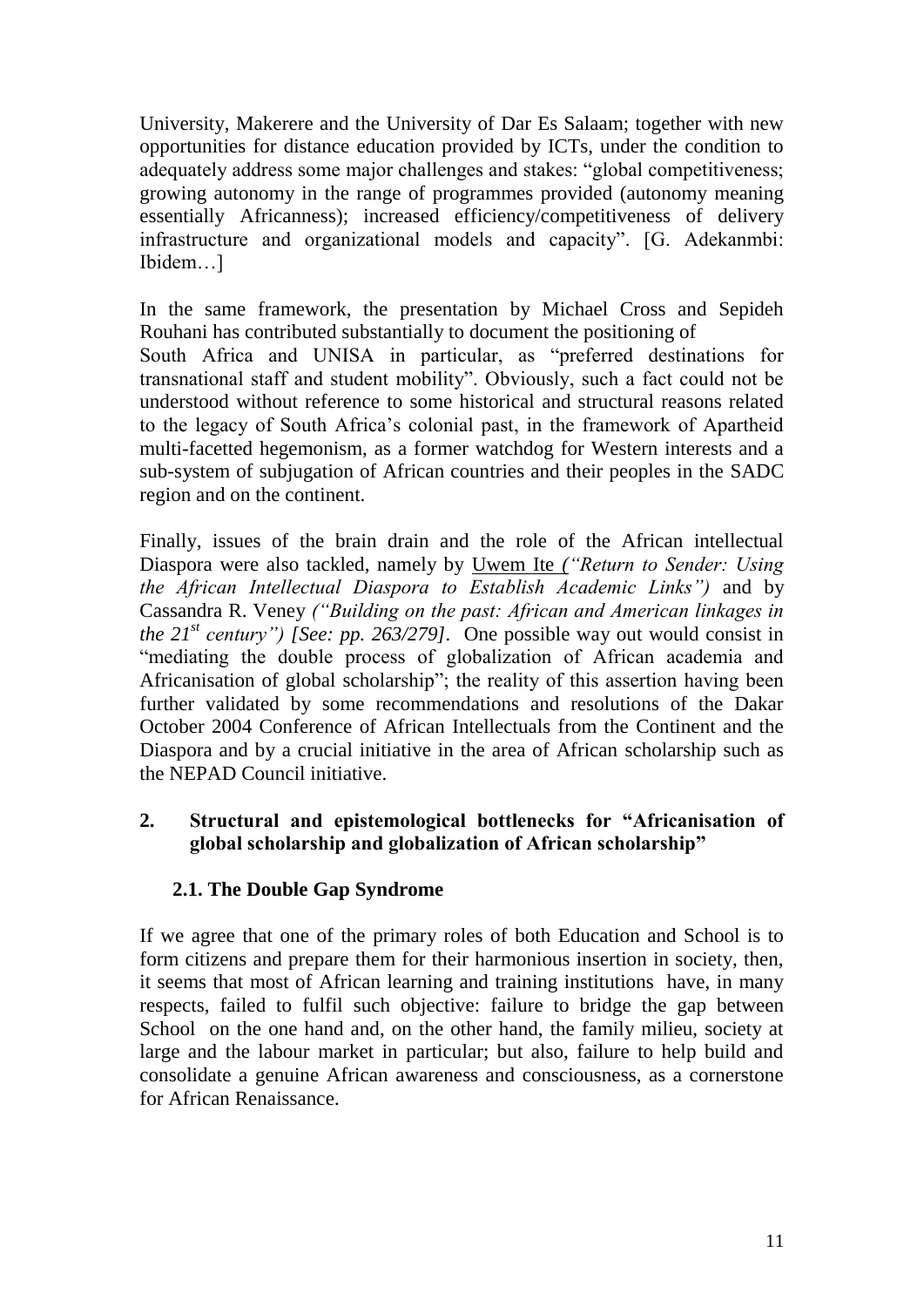In that respect, Higher Education is no exception.

In our own view, that situation has a lot to do with inappropriate curricular contents and methodologies of research in most African Higher Education institutions, especially in anthropology and historiography, as specific disciplines and fields of research and knowledge in social sciences. Indeed, beyond these two disciplines, until recently, the general picture could have been broadly described in terms of a *strategic vacuum* in the field of both political and scientific discourses and thought in Africa:

- At the level of scientific research, beyond the general lack of adequate infrastructure and conditions, as a consequence of inappropriate research policies, the prevailing tradition still owes a lot to the dominant paradigm of "research for research's sake", what Prof. Theophile Obenga calls the non intentional social sciences paradigm; i.e.: research and scientific activity mostly disconnected with or rather unresponsive to African peoples' aspirations and needs, as well as to major challenges facing our continent;
- At the level of political discourse and thought, also prevailed, in most instances, a rather wide gap, due to a certain degree of ignorance or lack of appropriate information about Africa's historical, anthropological, cultural realities.

A number of conditions and factors seem to be accountable for such a situation, being one of them related to the existence of a methodological gap in social sciences in general, particularly in anthropology and historiography. Among the problems encountered in that field are:

- i) imbalances and biases at the level of sources (tendency to favor foreign and written sources);
- ii) lack of autonomy and in most instances, alienation of African research and researchers;
- iii) inadequate methodologies of research, with a deepening conceptual confusion, aggravated by inflation of concepts and terminologies and the tendency to nationalization of intellectual perspectives;
- iv) inappropriate and often discriminatory use of concepts and terminologies such as "Tribe", "Clan", "Dialect"; all of which account for the existence of
- v) theoretical biases and traps as a result of Eurocentric perspectives and approaches imposed upon most of their African counterparts by the often unchallenged hegemony of Western academic gurus, "specialists", "africanists", whose degree of familiarity with African realities, languages and cultures appears to be very limited, in most instances.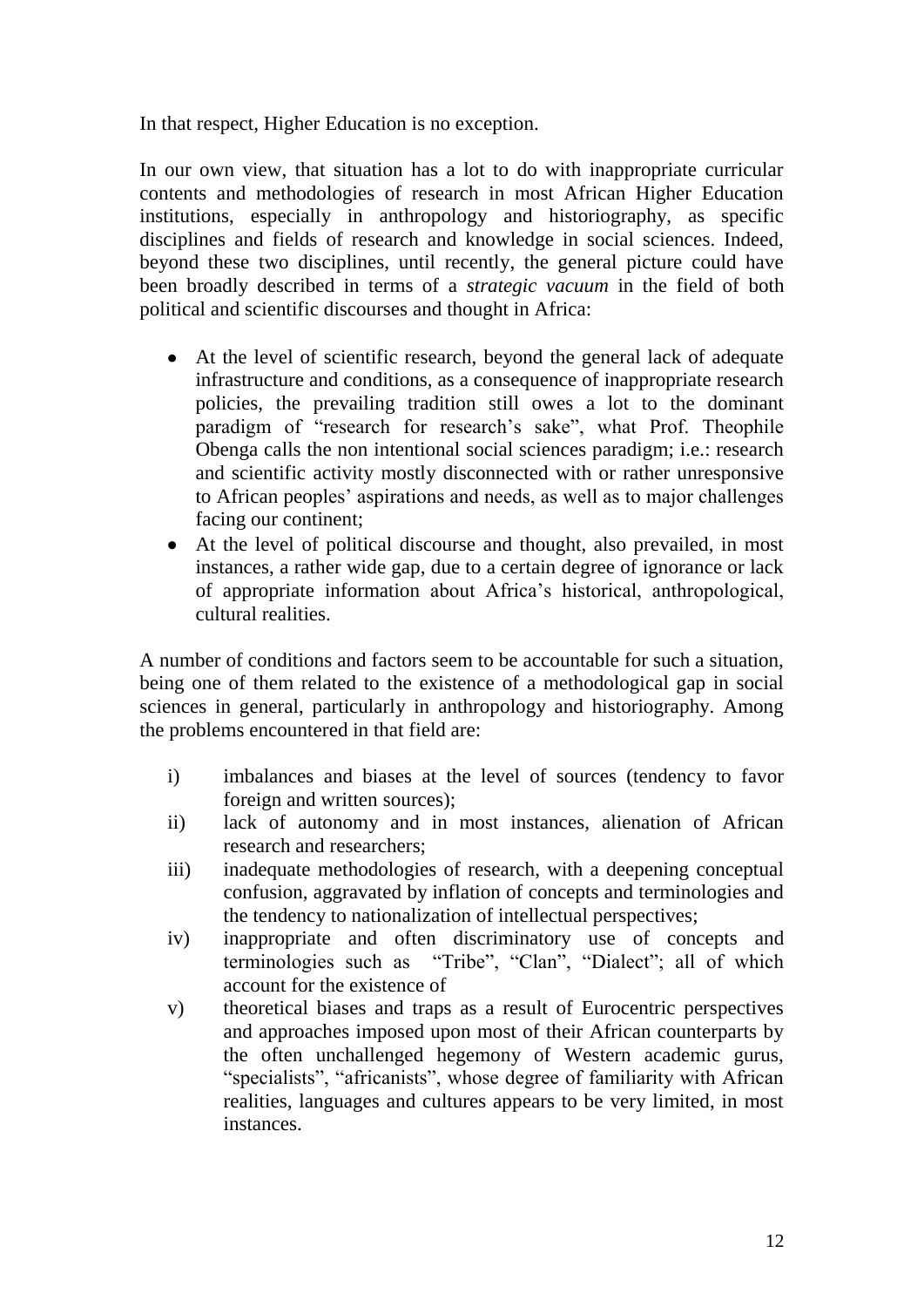Within such a context, many of African researchers and academics could legitimately aspire to no other status than that of intellectual and cultural "zombies", "learned parrots" or "talkative shadows", whose sole heritage is many centuries of recitation/repetition and mea culpa, and who always arrive at intellectual/cultural gatherings, bear handed and empty headed, as a result of individual and collective renunciation any intellectual autonomy or initiative.

Hence, on the one side, Africa's prevailing "lethargic absence" or symbolic presence at major cultural and intellectual gatherings, in the world of to-day; and, on the other side, the fact that most of our national educational systems continue to produce non citizens: another breed of cultural monsters, who are "neither meat nor fish" or, in other words, neither African nor something else: indeed, a stifling factor for both self identification and nation building in Africa, to-day.

At societal level, those distortions in our image of self as well as in the way we perceive our relationship to other peoples, beyond other structural causes related to the socio-economic living conditions of African masses, account in many ways for social and political evils such as "Tribalism", "Black on Black violence", the prevalence of certain extreme forms of male chauvinism (rape, women and child abuse), together with the very serious crisis of the African family, as witnessed in many instances. At a more global level, the distorted and negative image forged and disseminated over centuries about our continent and its peoples, also accounts, to a large extent, for the current state of affairs in Africa, particularly regarding its historical setbacks and ongoing marginalization, on the world stage.

# **2.2. Limitations of educational research policies and programmes**

If, in spite of some encouraging trends towards transformation and success stories scored in that area, education in general and in particular Higher education can rightfully, continue to be labeled as, "per se, the area of cultural conflicts in Africa", such a fact has a lot to do with the limitations of educational research, due to scarcity of resources allocated to research for the development of African IES/indigenous educational systems and, generally, the lack of interest for such IES, on the part of our educationists, teachers, professors, curricula developers and on the part of African researchers themselves. Such a situation is all the more paradoxical in that, as elsewhere, those IES have always performed a critical and irreplaceable role in the process of education, training and socialization of the African child in the 0 to 6 age group.

Furthermore, if we consider the still hegemonic role in most of our educational systems, of former colonial languages as a medium of teaching and training, at the expense of African national languages, in addition to the absence of a true reform of the curricular contents, therefore, it does not come as a surprise that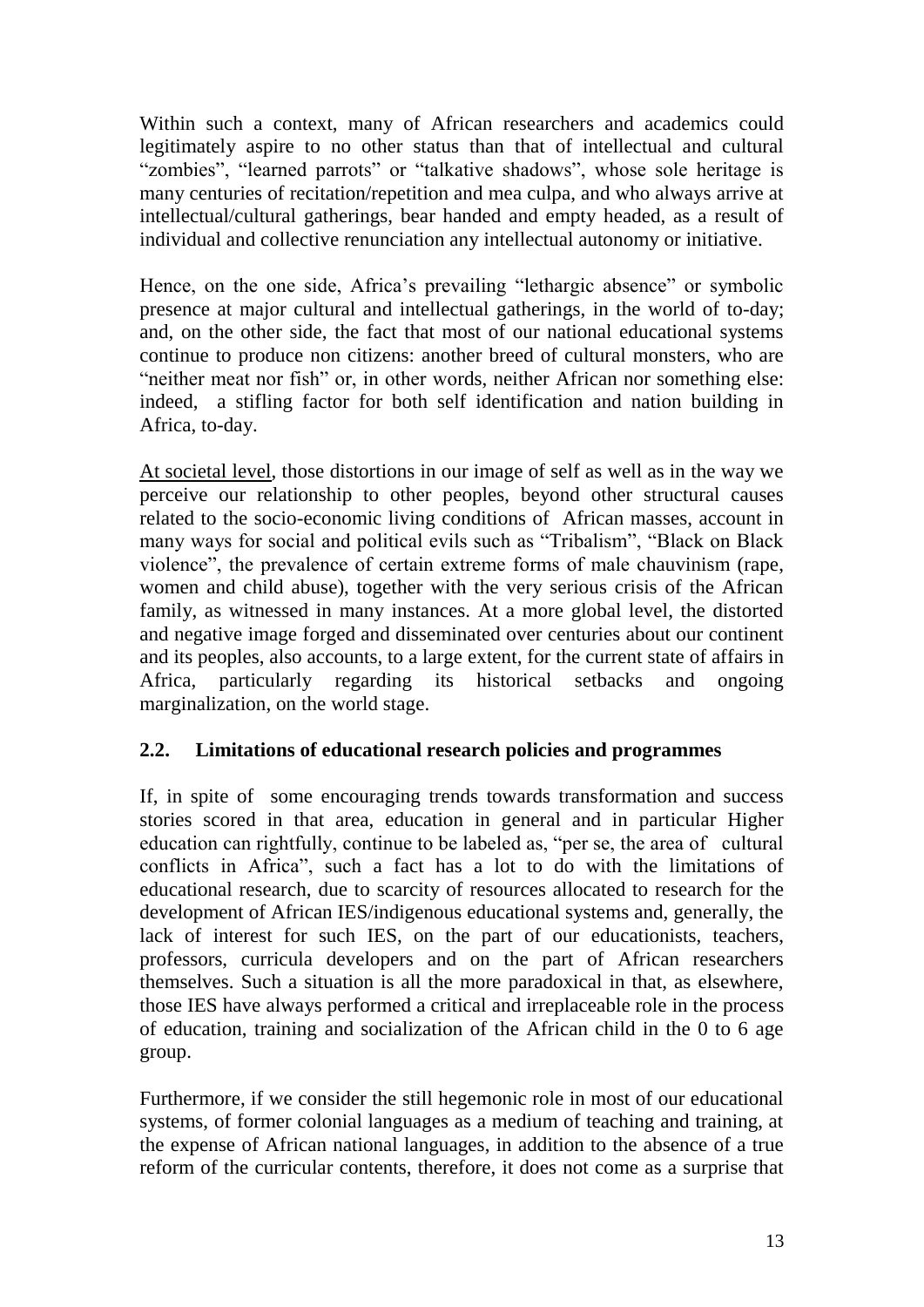education in general and particularly Higher education, continues to be per se, "the area of cultural conflicts in Africa" and why, almost nowhere on our continent, has access to education become a mass phenomenon. This is shown by the worrying tendency to high illiteracy levels among African populations, in many cases.

# **2.3. Role of history and historiography**

We all know of the importance of history and historiography (the way History is told, taught and perceived), especially in strategies of domination as well as in those for political emancipation. According to Pr. J.F.A.Ajayi, the role of historiography is not only to enable the explanation and comprehension of all events and facts which make up history; moreover, it also has to deal with the way in which the totality of those same events and facts are perceived individually and collectively, within a given society. In other words, particularly for a people subjected to foreign subjugation, it is of paramount importance to understand how its current situation came to be what it is. More importantly still, is the capacity for that people to identify in both its history and current situation, the major tendencies as well as alternative models and references for the future.

Hence the function fulfilled by historical collective memory as the womb for an alternative identity and image of self as a people, and, therefore, as a potentially subversive space for political initiative and self re-assertiveness. As a consequence, it becomes urgent for African peoples to launch a cultural revolution in order to mentally free themselves from the shackles of psychological bondage. This implies a concerted effort in order to correct the falsified versions of history as told or written by others, in order to achieve a greater and more effective autonomy for African historical and political consciousness, the main objective being, not a rehabilitation of African history as such, but rather to enable African people to "know and understand exactly what happened, how and why it did happen".

Such a project consists in a double process of (re)conquest or restitution:

- reconquest by African people of their historical and political memory (pharaonic as well as post-pharaonic and African Diaspora heritage), to lay the foundation for the alternative project of society and civilization embedded in the African Renaissance worldview and initiative;
- reconquest by the African political as well as intellectual elites, of selfconfidence and trust in their own capacities.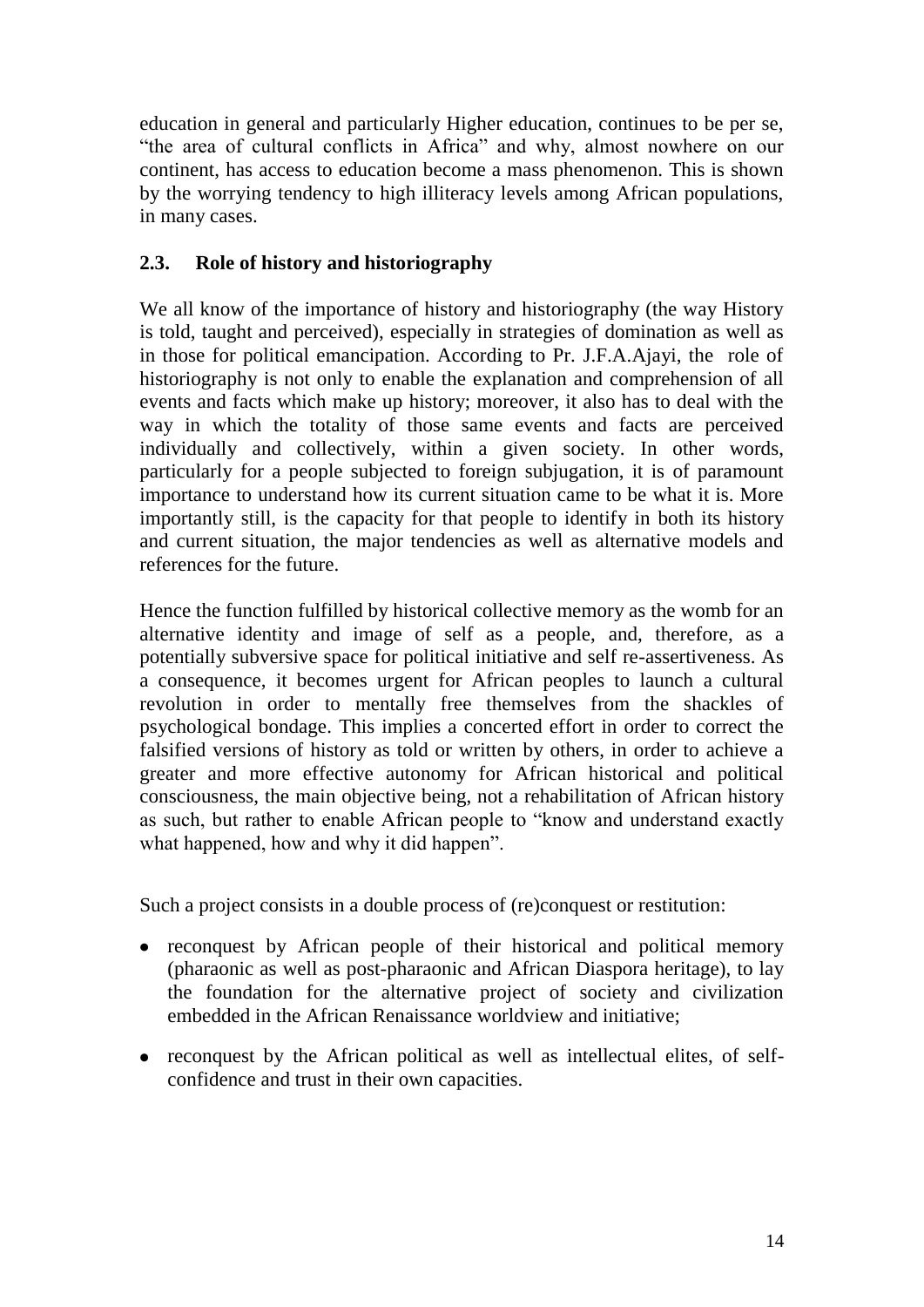## **III - AFRICANISATION PROCESS AND DE-COLONIZATION OF AFRICA'S IMAGE AND OF THE DISCOURSE ON AFRICA**

#### **1. For an African-centered perspective in research and curricular contents - contribution of the African scientific School of thought**

## **1.1. The Founder: Cheikh Anta Diop**

#### **1.1.1. Political and intellectual profile of the militant for the African Cause**

Born in Senegal in 1923, Prof. Cheikh Anta Diop has always been a tireless defender for the cause of Africa as well as oppressed peoples throughout the world. A genuinely committed Pan-africanist, he was one of the first of his generation to clearly articulate the need for political independence and unity for Africa, after a documented proposal for intensive reforestation of the continent, within the framework of a global strategy for combat to drought and environmental preservation, in the early 50's.

As early as in the 60's, he further tried, in a concerted and well documented effort, to draw the attention of African leaders, Heads of States in particular, as well as that of international public opinion, to the nuclear threat represented for the collective security of the continent by the then apartheid regime, in its attempt to build around Pelindaba and Koeberg, a nuclear arsenal that would enable it with the capacity to target any point on the African continent with a nuclear missile.

From an intellectual point of view, Prof. Diop underwent pluri-disciplinary and trans-disciplinary training in many fields of knowledge such as history, linguistics, anthropology, egyptology and philosophy. He was, in the first instance, a specialist in nuclear physics, having, in that respect, established in Dakar and managed, until his death on  $7<sup>th</sup>$  February 1986, the radiocarbon laboratory for dating of archeological and paleontologic artifacts, where other radiometric methods such as potassium argon were also in use, making it possible to achieve absolute chronologies in dating processes.

Dr. Diop was one of the most outstanding members of the international scientific committees established by UNESCO for both a General History of Africa and a new version of the History of Humanity. In that respect, he made an outstanding and challenging contribution to the Cairo Colloquium (February 1974) on "The population of Ancient Egypt and the deciphering of Meroïtic writing system". He was also Chairperson for the Association of Black Researchers and Scientists and full Professor in history at the university of Dakar, now renamed after him. During the World Festival on Black Arts and Cultures in Dakar (1966), Prof Cheikh Anta Diop co-shared with another key African giant, Prof. W.E.B. Dubois, the Award to the Black Scientist whose work most positively impacted on the education of the Black youth and people, in the XXth century.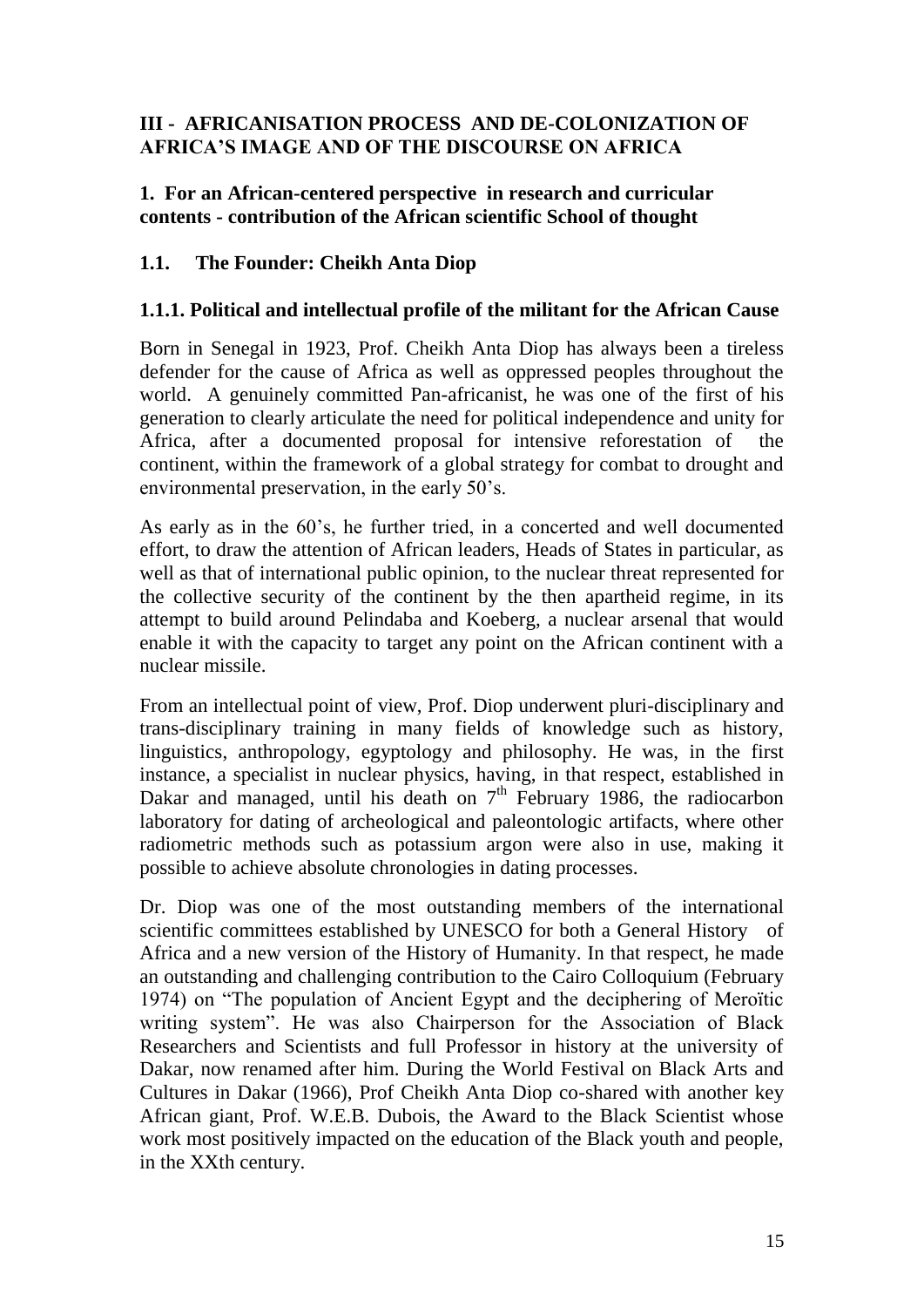#### **1.1.2. the man and his work: purpose, principles and methodology of research**

Once again, the major challenge consists in creating conditions in order to adequately respond to the double need:

to assign a clear political objective to scientific research in Africa, in natural as well as in social and human sciences; and

to confer political thought and discourse with consistent and effective knowledge about Africa's historical as well as anthropological and cultural realities, by means of research conducted from a scientific, Afro-centric perspective.

As put by José Do Nascimento, if Prof. Diop's aim is to lay out the scientific foundations for the consolidation of an all-African political and historical consciousness, the major concern or purpose of his work aims at the creation of the objective conditions for the renaissance of Africa in general, as a scientific, technological as well as an economic and political pole of initiative and decision making on its own, in the world of to-day and to-morrow.

It is also important to state that Prof. Diop's work reflects a careful scrutiny and profound knowledge of Africa's history and the realities of its peoples, their cultures, lifestyles, value systems and other systems of representations stemming from their inter-relation with their own habitats and environment.

Dr. Diop's contribution to African as well as world historiography could be summarized through the scientific establishment of two assertions or thesis:

- that Africa is the cradle of humankind and human civilization;
- that, beyond undeniable specificities, there exists a deep historical, linguistic as well as anthropological and cultural unity between all African peoples.

# **1.2. Conceptual independence and maturity**

According to Cheikh Anta Diop, there is an urgent need to undertake a cultural revolution in the sense of the re-activation of African creativity in the fields of exact as well as social sciences, whereby what is most needed is a historical perspective without which African studies might be subject, still for a long time to come, to ongoing ineffectiveness and irrelevance. As a matter of fact, in the present situation, despite some progress, African research globally remains as inconsistent as the personality of many Africans subject to individual and collective amnesia, and whose vision of African history does not exceed the  $15<sup>th</sup>$  century: beyond this temporal limit, extends a dark night era, in the way most Africans of today perceive their own history.

To be successful, the process of reformatting the hearts and minds of African peoples - particularly African women and youth – requires a deliberate,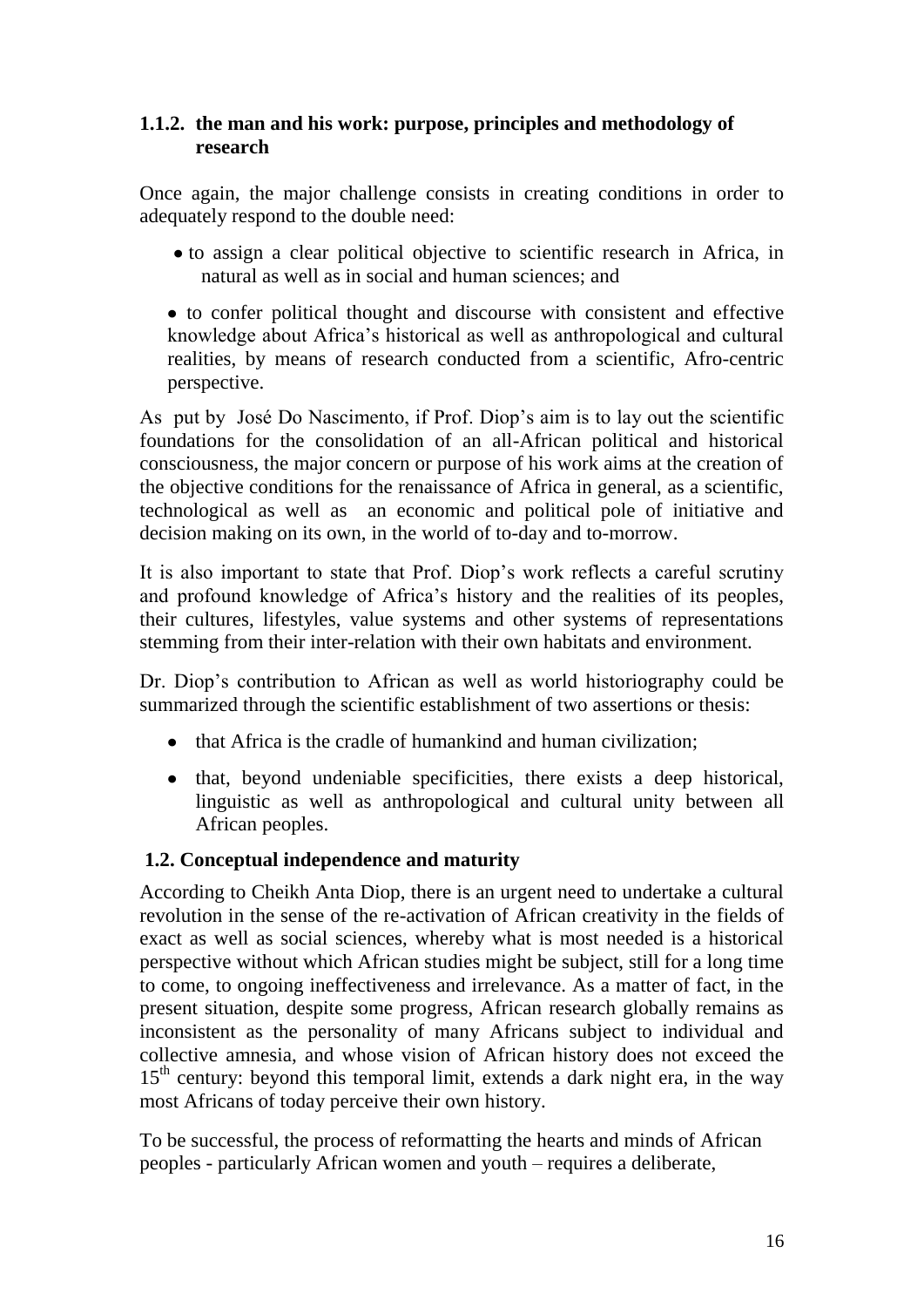qualitative change in the perspectives and conceptual tools used for research in social sciences.

Since the International Cairo Colloquium, whose debate was undoubtedly dominated by two African scholars – Profs. Cheikh Anta Diop and Theophile Obenga, the scientific establishment of the two aforementioned assertions - on Africa's contribution to human Civilization and on the historical and cultural unity of its peoples - has now become a matter of evidence universally accepted, except by some nostalgic Western scholars and their African counterparts. Besides, such scientific fact is becoming a fact of historical and political consciousness for a growing number of Africans on the continent and throughout the Diaspora.

In the study of African societies, the two assertions established by Prof. Diop and his disciples may have a number of relevant methodological implications:

- At a synchronic (horizontal) level, given the fundamental historical and cultural unity between African societies and peoples, therefore, it is impossible to understand and, let alone, explain any part of Africa in its own respect, out of its global continental context;
- From a diachronic (historical) point of view, a permanent dialectical movement is necessary between contemporary Africa and Egyptian antiquity, insofar as the intellectual journey back to Egypt and Nile valley civilizations, makes it possible to understand many aspects of African contemporary societies; at the same time, the nature of contemporary Africa provides conceptual tools for the relevant interpretation of ancient Egyptian realities, re-framing them back into their own African context.

Only then, shall it be possible to overcome what Prof. Obenga calls the "anarchic dispersal of contents", and the current state of relative intellectual underdevelopment of African research in social and human sciences, still dominated by monographic and fragmented perspectives, without any historical depth nor cultural consistency. At the same time, such perspective founded by Prof. Diop, provides a new framework and scheme for the analysis and interpretation of the relationship between African and other peoples of the world.

To give one good example of how to best perpetuate and expand Prof. Cheikh Anta Diop's intellectual legacy, we shall refer to the ANKH Journal of African civilizations, edited by Prof. Obenga with the involvement of a group of young, well-trained, sharp and conscious African researchers, most of whom also very active within the Shabaka association.

The first issue of the ANKH Journal – regularly published since February 1992, includes, among other very well-researched, interesting articles, a presentation of the laser AmonFont, invented by Cheikh Mbacke and Samory Candace Diop, a computer software programme for the composition of hieroglyphic texts on Macintosh computers, in addition to a summary by its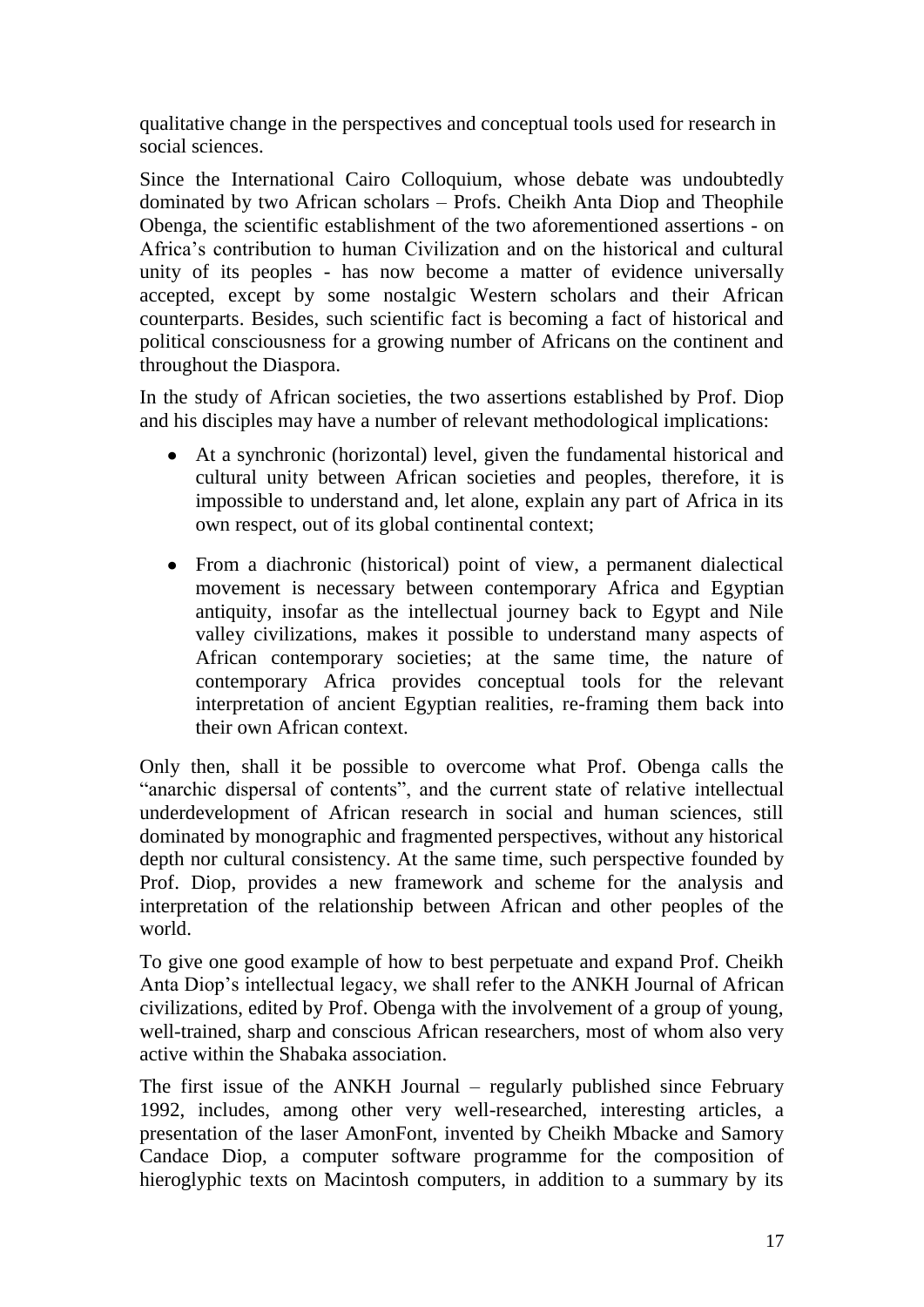author, young Cameroonian physicist Jean Paul Mbelek, of his book published in 1991, under the title of "Photons and gravitons – incompleteness of the equations of electro-dynamics and gravitation". Dr. Mbelek proposes a reformulation of the Rutherford Soddy axiomatic law on the disintegration of radioactive nucleuses, with important implications in the areas of nuclear physics, radioactivity theory and cosmo-chronology, particularly for the determination of the age of the solar system and the study of nucleo-synthesis processes in the stars. The author also succeeds in recapturing and reintroducing the African concept of Nun (the original materia prima), as an operational, modern concept, in the area of cosmology.

The example represented by Dr. Mbelek and his companions of the ANKH Journal, portrays to some respect, what Prof. Derrick Swartz meant when referring to the need for African intellectuals to "grow on our own" and, above all, the need to mature intellectually while growing. This is one precondition for African people , specially African academics and scholars, to reconquer their rightful place as full citizens, in the global world of to-day and to-morrow.

What is at stake here is, indeed, a qualitative change in the methodologies of research in social sciences, with considerable impact in the area of political thought and in African peoples' perception of their own image, inasmuch as such a change of perspective, also paves the way for a more consistent effort for mental liberation and self-assertiveness. Yet, such requirement needs to be extended to all fields of human knowledge and social experience, more so because true liberation or progress is, according to Guy A. Kouassigan, not only "expansion of self" but also and above all, a process of self-assertiveness and self-consolidation, being each people, the primary source and agent for their own liberation.

# **1.3. Intellectual and political relevance of "African Africa"**

# **1.3.1. Need for a critical assessment and re-appraisal**

In most instances, the Africa referred to in this paper, is the *African Africa,* i.e.: Africa which is still itself and continues to abide by its own rules, principles and value systems, beyond and in spite of foreign domination or influences.

Far from the too often portrayed so-called mosaic of conflicting "tribes", alien and hostile to each other, and speaking all kinds of strange "dialects" in stead of true languages, such Africa displays, beyond undeniable specificities, as a result of the universal law of uneven rhythm and pace in historical development, from one society to another and even within the same social formation, a profound unity between its peoples, from a historical, cultural, linguistic and anthropological point of view.

As regards political and institutional patterns of organization, in the African Africa, the conception of political power clearly differentiates between the notion of power as such, in terms of a crude capacity of coercion, on the one side and, on the other side, that of authority, considered as both the foundation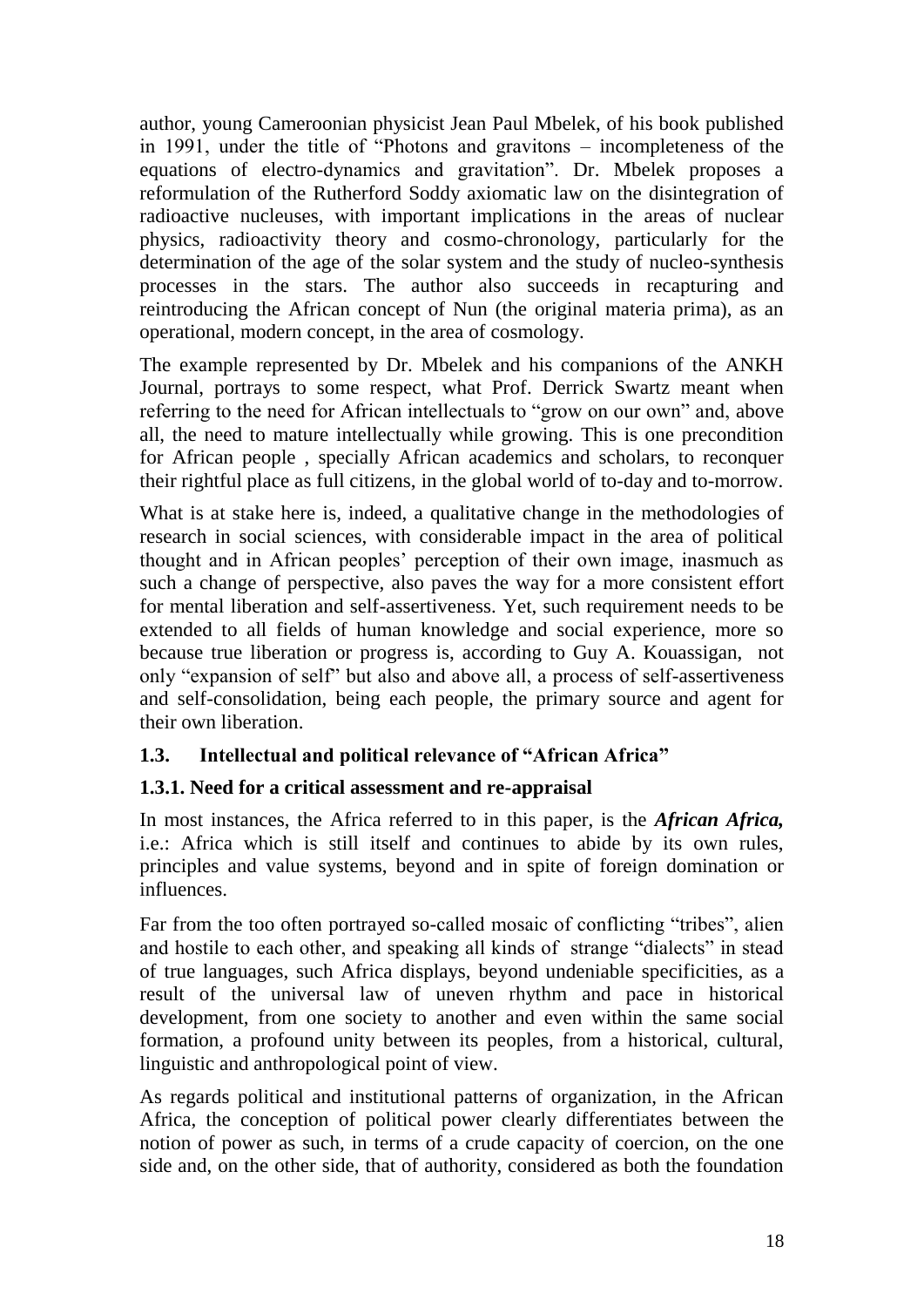of the legitimacy and the cornerstone of real power. As well documented, such African conception of power, is conceived and organized around key notions such as: *Ubuntu* (humanity as both an ontological category or status and a political and ethical principle); and *Maat* (justice, truth, equity, righteousness).

The same not only acknowledges some basic principles such as the principles of separation and balance of power, those of representation and decentralisation; it also recognises and protects constitutional rights for minorities, foreigners and of course women.

As a matter of fact, it is also well documented that, beyond and in spite of undeniable differences from one African society to another, due to specificities in their own modes of production, lifestyles and habitats, one rather commonly shared anthropological trait is a certain matricentrality as a key organizing principle for social relations. Meaning that many African pre-colonial societies were centred around – not dominated by - women, despite the general tendency to male hegemony, in many instances of decision making and political power, at the central level. Not only such societies acknowledged and granted constitutional rights to women in many respects; moreover, certain rights and privileges could – and somehow, still can be transmitted only through women, according to the positions held in their respective "matrilineages". Among those rights and privileges are: land property rights and the eligibility to certain political functions or titles, etc.

## **1.3.2. Investigating and operationalising African Indigenous knowledge and educational systems**

As ancestors of humankind and human Civilization, African peoples have also produced discourses about their own practices. Hence the need, especially for African scholars, to (re) discover, recapture and re-actualize the gnoseologic and theoretical principles underlying their own discourses on God, the being, society, politics, as well as on economics or the nature of power.

For example: we all agree that dialectics is nothing but the theory of change and of the specific. So being, we only need to go back to the solar theory of power and creation in khemitic (ancient Egyptian) thought, as regards, in particular, the complex relationship between the concepts of "Nun" or original materia prima and those of "RoMut" (conscience coming out of matter in its transformational phase) and "Neter" (active principle of change and categorial transformation), in order to understand that African people did not wait for Marx - let alone for African marxists, to discover and adequately formulate in a scientific manner, and for the first time in history, some of the basic principles and laws which govern the relationships between matter and conscience.

As demonstrated by Prof. Pathe Diagne, the African continent was the theater of a history of knowledge as old as the world; "and whose singularity should be stressed not in terms of a racial phenomenon as such, but rather as a purely cultural and historical one". As a matter of fact, "there exist a number of discourses characteristic of the African world view on economics, society,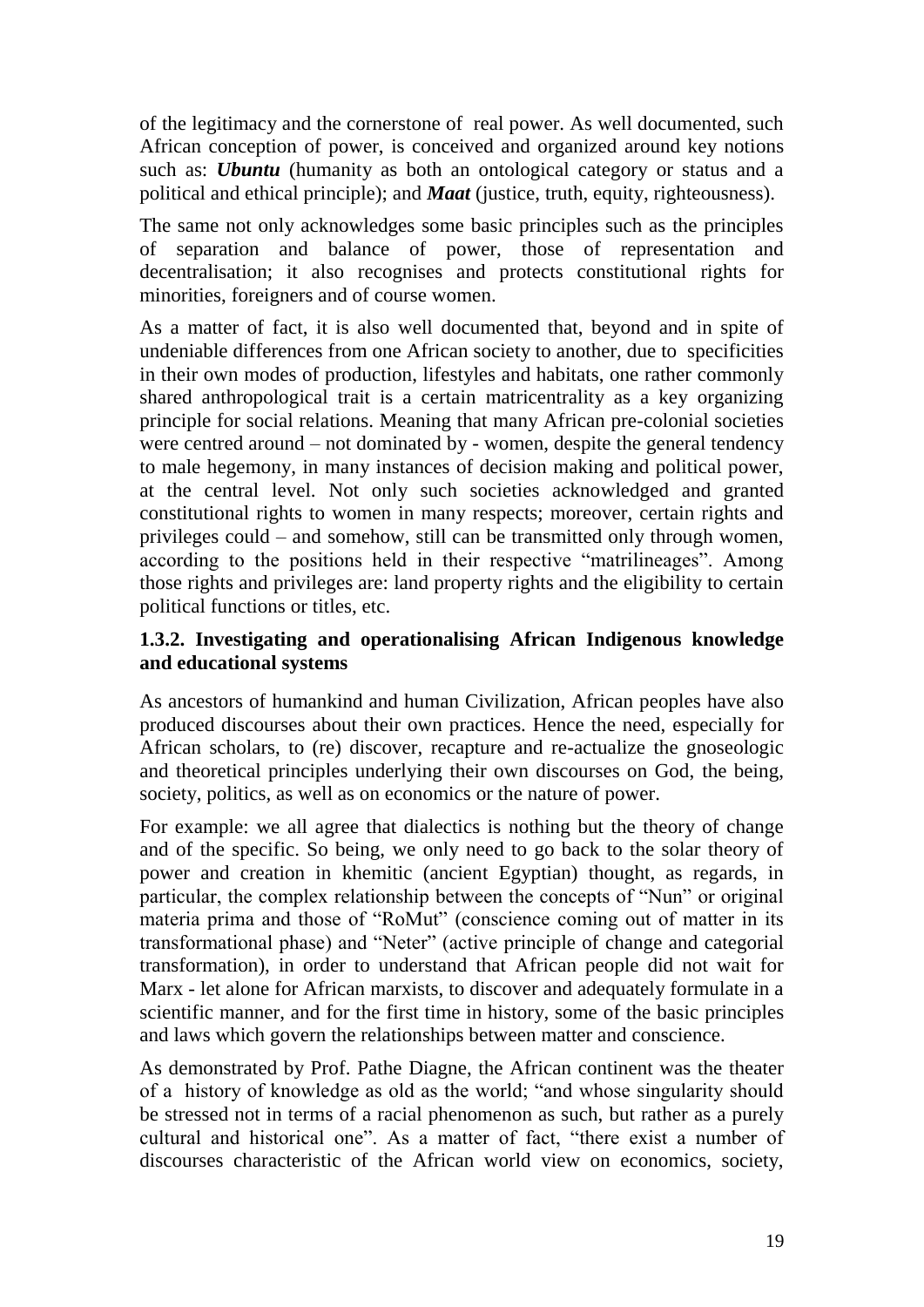politics, the State, ethics, aesthetics, theology, God, death and life, or about the equilibrium of communities together with their cultures in the world". Obviously, the specificities of this intellectual context, particularly its varied discourses and orders of discourses, "could escape neither the mark of time and history nor diversity, nor even contradictions or conflicting interests".

Nevertheless, it is possible today to retrace, through space and time, and to reconstruct the continuity and the coherence of such African thought and discourse, demarcating them from the Indo-European as well as from the Semitic, epistemological contexts. We also need to bear in mind that the first significant epistemological revolution in history took place within the context of pharaonic Egypt; and also that, out of such original context, the same scientific spirit of observation, experimentation and conceptualization which gave birth to mathematics, astronomy, geometry and to monumental architecture, never deserted the African peoples and societies, as proven in many respects, throughout the history of knowledge in post-pharaonic contexts, including in the African Diaspora.

Therefore, to contend building a "theory of development, democracy or social progress" while ignoring such African national thought and knowledge, would be the same as digging under our own feet, a vacuum of several millennium which could be filled by no political or scientific dissertation, learned and brilliant as such a dissertation might be.

Within a context whereby, a clear cut distinction exists between the superficial knowledge (or approach) about realities and facts, on the one hand and, on the other hand, the deep or inner knowledge (or approach), which is assumed to be the only way to attain scientific knowledge, it is generally recognized to the old man bending under the weight of years of experience and acquired wisdom, the faculty of seeing very far away, whereas the adolescent standing on his tip toes, stares blindly at the horizon. Underlying such assumption, is the very nature of the dialectical relationship identified by Antonio Gramsci, between the organic intellectual and his people, being the latter a collective intellectual on its own right and, as such, the principal source of inspiration of the former, out of its socio-historical experience.

## **2. Major challenges and stakes in the perspective of NEPAD and the African Union**

## **2.1. Establishment of "think tanks" and data bases of African expertise and best practices**

The availability of and accessibility to an intellectual expertise constitutes a powerful factor in order to achieve the growth, development and other objectives of NEPAD and the AU. In that respect, UNISA and the CARS should actively involve themselves in major initiatives such as the project for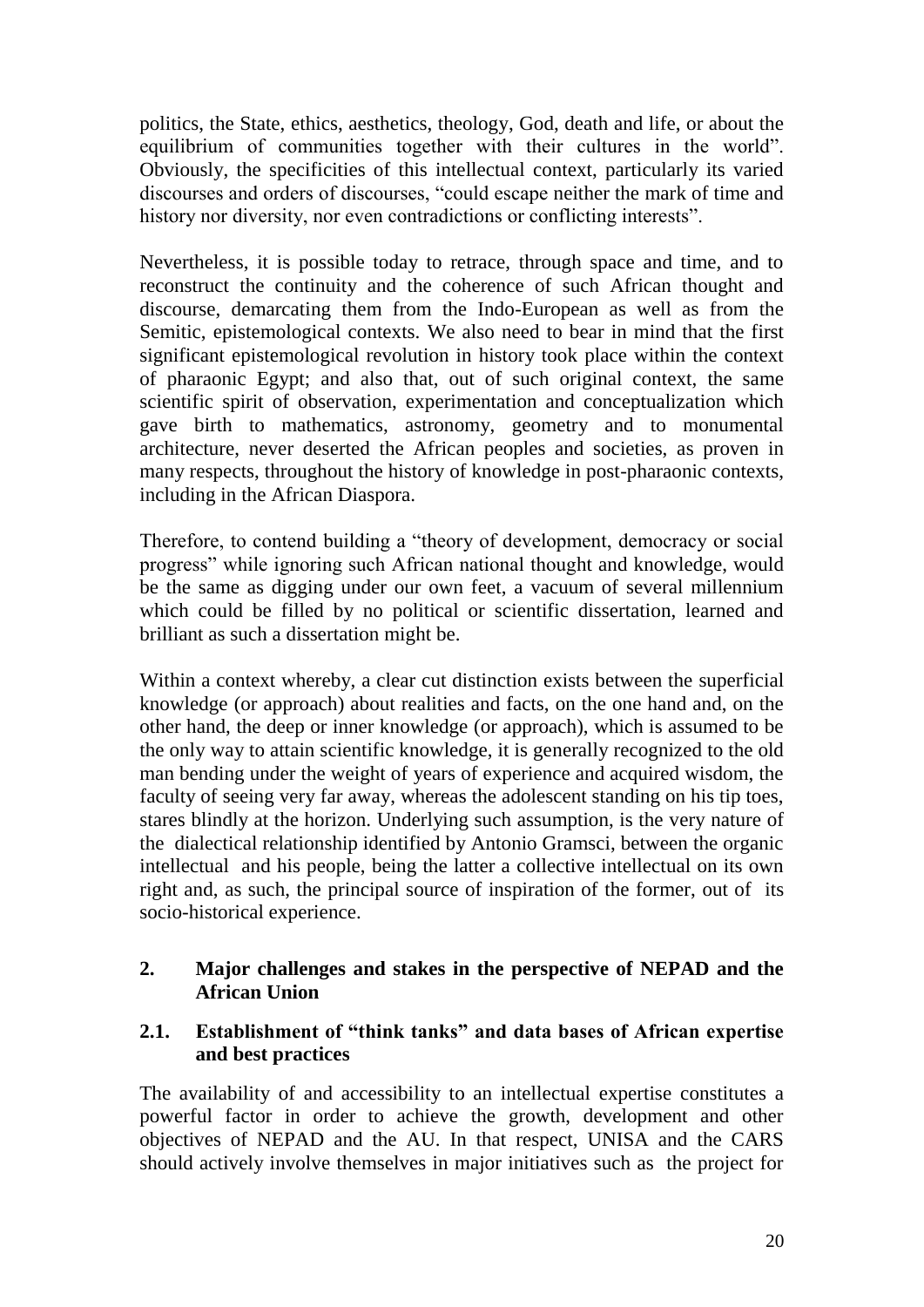establishment of an African Agency for Sciences and the definition at continental level, of a common policy on science and scientific research, with respective programs and strategies of implementation.

Beyond those two issues, African Tertiary education institutions and research centers could use their intellectual and other institutional capacities, in order to fulfill with NEPAD and the AU, the role of both think tanks, watchdogs and resource institutions, either in the implementation and monitoring of their activities, or and in drawing the political leadership's attention to some issues which might have been, not yet contemplated or inadequately formulated in the NEPAD and AU documents.

Among the tasks to be addressed in that respect are:

- The need to "deconstruct" certain concepts such as "Globalization", against Africa's strategic interests and to propose an approach of the same on our own terms, so as to make them more intelligible and transparent and, therefore, more manageable by African peoples and their leadership as a whole.
- The need to clarify the issue of the model of development more suitable for the reconstruction and socio-economic development of African economies and societies: productive model and the finalities of production; strategies and models for industrialization at sub-regional and continental level; strategies and modalities of integration of various economic sectors; strategies and modalities for the organization of an intra-African economic market and trading system; consumption models in Africa, etc.

#### **2.2. Cultural dimension of African Renaissance**

**2.2.1. "African Africa" as a key element for a new paradigm for viable statehood, nation building and sustainable development** 

#### **2.2.1.1. Image awareness and image building and challenges in Social sciences**

In the analysis of the reasons which account for the current state of affairs in Africa, particularly as regards its historical setbacks and ongoing marginalization on the world scene, one should take full consideration of and adequately address the issue of the negative image forged and disseminated over centuries, about our continent and its peoples.

How to get rid of the distortion and "ghettoization" of the all Africa image in the dominant discourses, textbooks and world mainstream media, by way of monopolistic confiscation and manipulation of information and knowledge systems, particularly through curricular contents, textbooks and research in Social sciences, through its approaches, methodologies and operative tools?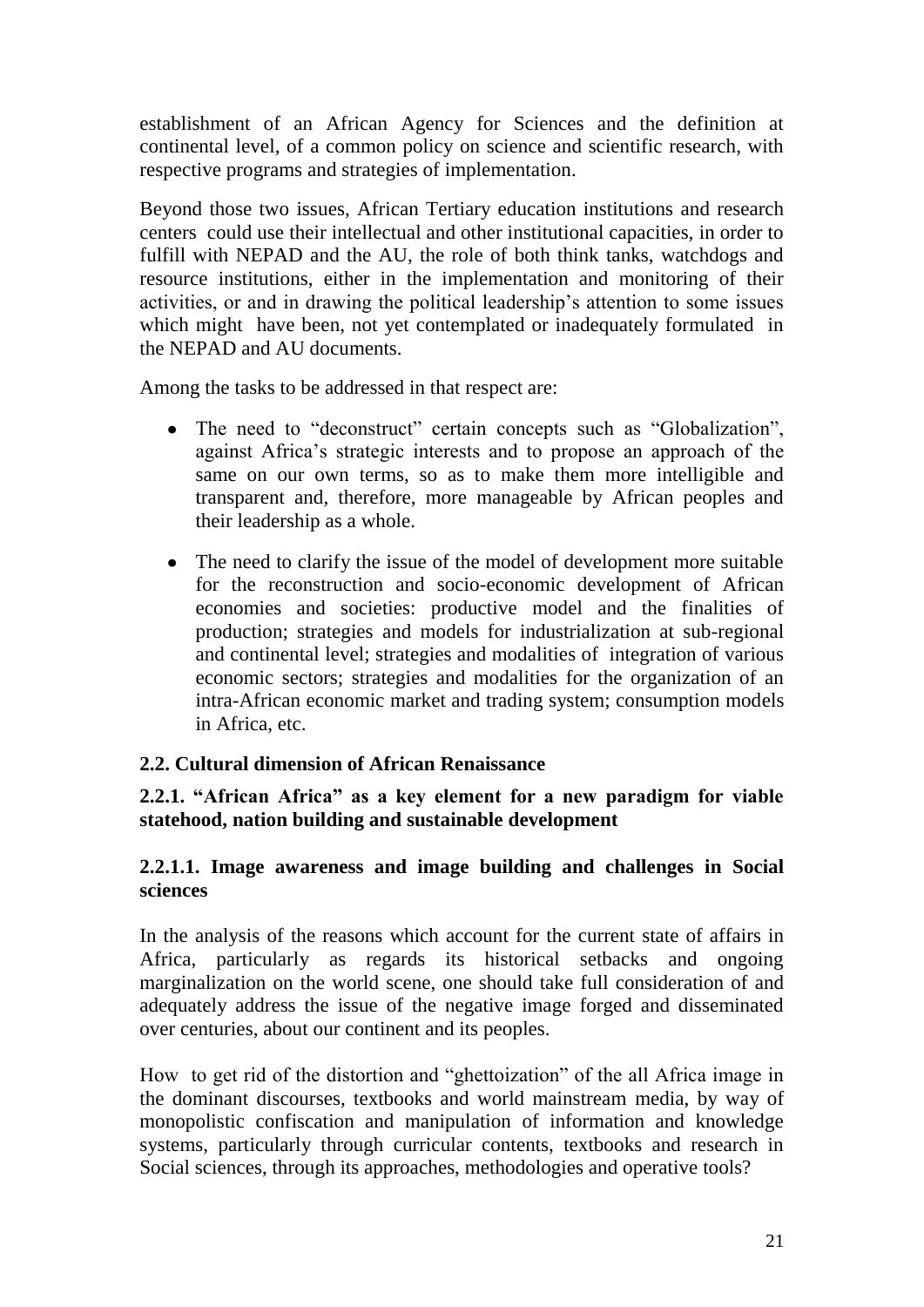The task consisting of undoing the bad image of Africa and replacing it with a positive one, based on a more adequate, less biased assessment of the historical experience and operational value of the cultural patrimony of the African People as a factor of development should, in our view, constitute one of the priorities of the NEPAD Communication Strategy. This task represents a multidimensional endeavour, whose success shall depend, to a great extent, on the way in which are addressed the variety of factors which account for the prevalence of such a negative image, among African peoples themselves and elsewhere on the world stage.

Obviously, the success for the cultural initiative in order to win back the minds and hearts of African people – especially youth and women – back into selfknowledge, self esteem and self confidence, supposes the production of an alternative scientific discourse with the capacity to uproot what Kwame Nkrumah calls the « social effects of imperialist domination », and in the first place, the many ideological myths and mystifications deeply rooted, under the disguise of « scientific truths », in the minds of African people, by means of distortion of their historical reality, culture and image.

In that process, two major issues have to be addressed :

- the need to adequately picture in its entirety and various sequences, the whole African historical process, from the Nile Valley civilizations through to the remaining post-pharaonic areas of civilization, including the experience of the African Diaspora in the "New World", Africa's contribution to world History, not only as the cradle of humankind and human Civilization, but also through our contribution to Western economic wealth, since the Atlantic slave trade, the phase of primitive accumulation and the pre-mercantile period through to the industrial revolution, colonialism and the current post-colonial situation; and, above all,
- the necessity for a clear and convincing explanation on reasons behind  $\bullet$ Africa's historical and cultural decline, as a result of confiscation and subversion, through foreign domination, of its historical process and cultural personality. The importance of the Slave trade should be stressed here, considering its pivotal role in the whole process and in the discourses of denigration against our continent as well as the psychologically negative impact of both the said process and discourses on most Africans, to-day.

At a subjective level, emphasis should also be laid on the unity of African peoples and cultures and on the African resistance, in the dissemination of a positive image and the bid to shape common references, values and principles, as a driving force, for implementation of NEPAD and the AU. As a matter of fact, to be successful, NEPAD and the AU shall be implemented neither by Mozambicans, Senegalese, nor Algerians, but by healthy, well trained,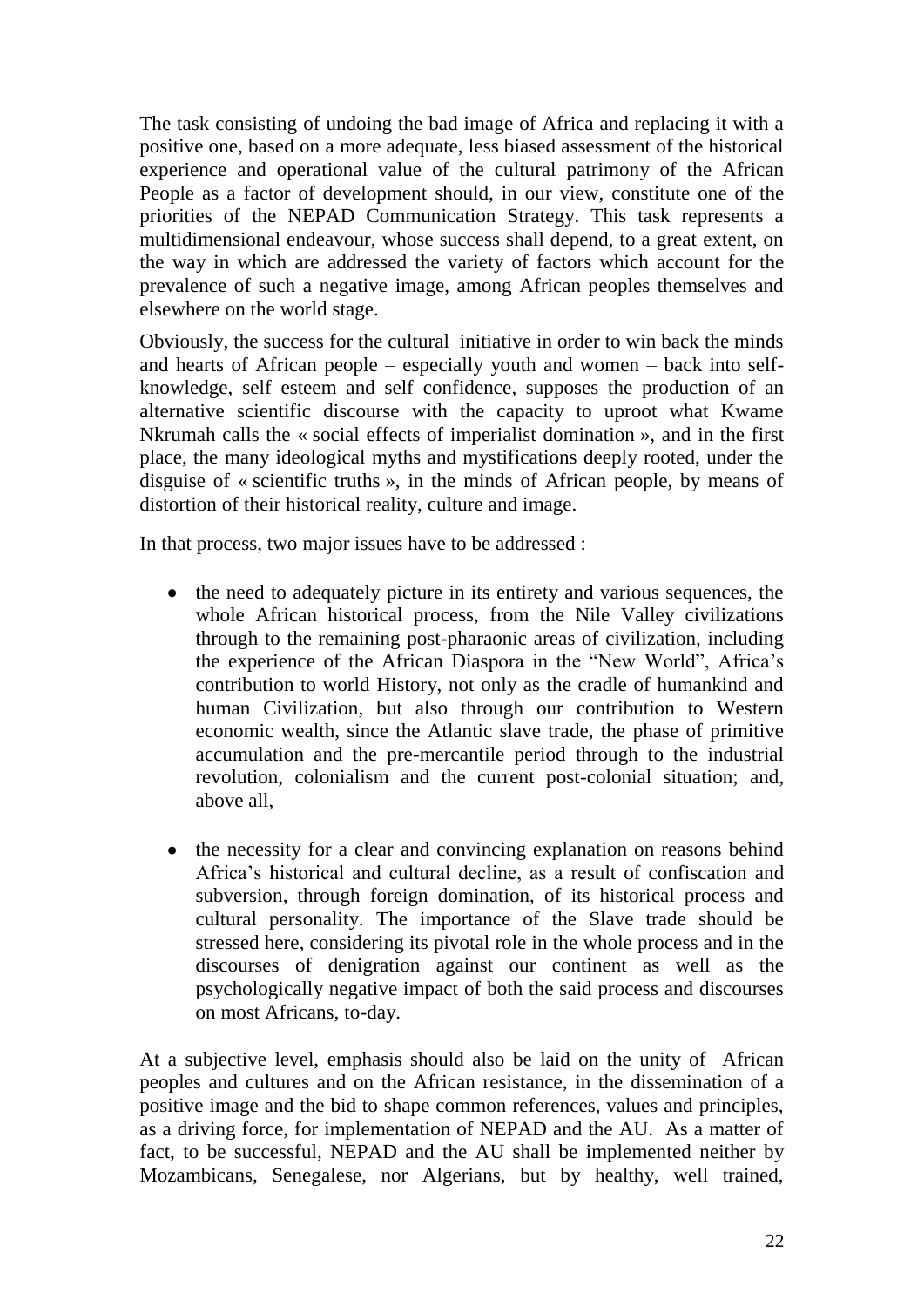conscious and genuinely committed African citizens. Therefore, given the role still played in the present context, by ignorance and opportunistic manipulation of narrow nationalistic feelings and symbols by certain African politicians, a major role should be devoted to information and education, for the emergence and consolidation of an African conscience and identity, based on the cognizance of the profound cultural, historical and linguistic unity of African peoples, despite their specificities and differences.

Institutions such as UNISA and the Centre for African Renaissance Studies could also bring a valuable contribution to that, using available publishing facilities, NTIC, cartoons, etc., and in close collaboration with NEPAD's and the African Union's information-communication services.

## **2.2.1.2. The African legacy and the regulatory framework**

Many African legal and judiciary systems of to-day, are still grappling with serious problems of accessibility and effectiveness, some of which being closely related to socio-cultural factors, encountered in the contexts of their implementation. But, according to many analysts, the primary causes of some of these problems are of a structural nature and should, therefore, be sought after at the very core of the same legal and judicial systems, i.e. in their own make-up, most of whom are exclusive of principles, values, mechanisms enshrined in the pre-colonial African institutional and political legacy and best practices, as revealed, beyond any possible scientific doubt or contestation, by authors pertaining to the African school of scientific research and thought founded by the late Pr. Cheikh Anta Diop.

Another challenge facing the African legislator lies in the difficulty to reconcile and merge, notably at national level and within the African Parliament, different sources such as the British common Law and the Napoleonic legacy.

In order to overcome such a problem together with the often referred to *structural dualism* of many African legal or judiciary systems, there is, therefore, the need, to (re) discover, recapture and re-actualize the principles underlying those discourses and practices, including in the shaping of modern institutions and definition of their functional modalities. Through its research activities and publications, the CARS (Centre for African Renaissance Studies) can also contribute to this process.

#### **2.2. 2. Irreplaceable role of African national languages**

History has taught us that no people has ever achieved real freedom, democracy or social progress, using exclusively or predominantly, languages understood by a minority of their members. Of course, the solution to this crucial problem does not reside in the exclusion of foreign languages, but rather, in the establishment of concrete institutions and mechanisms with adequate powers and resources to qualitatively transform the global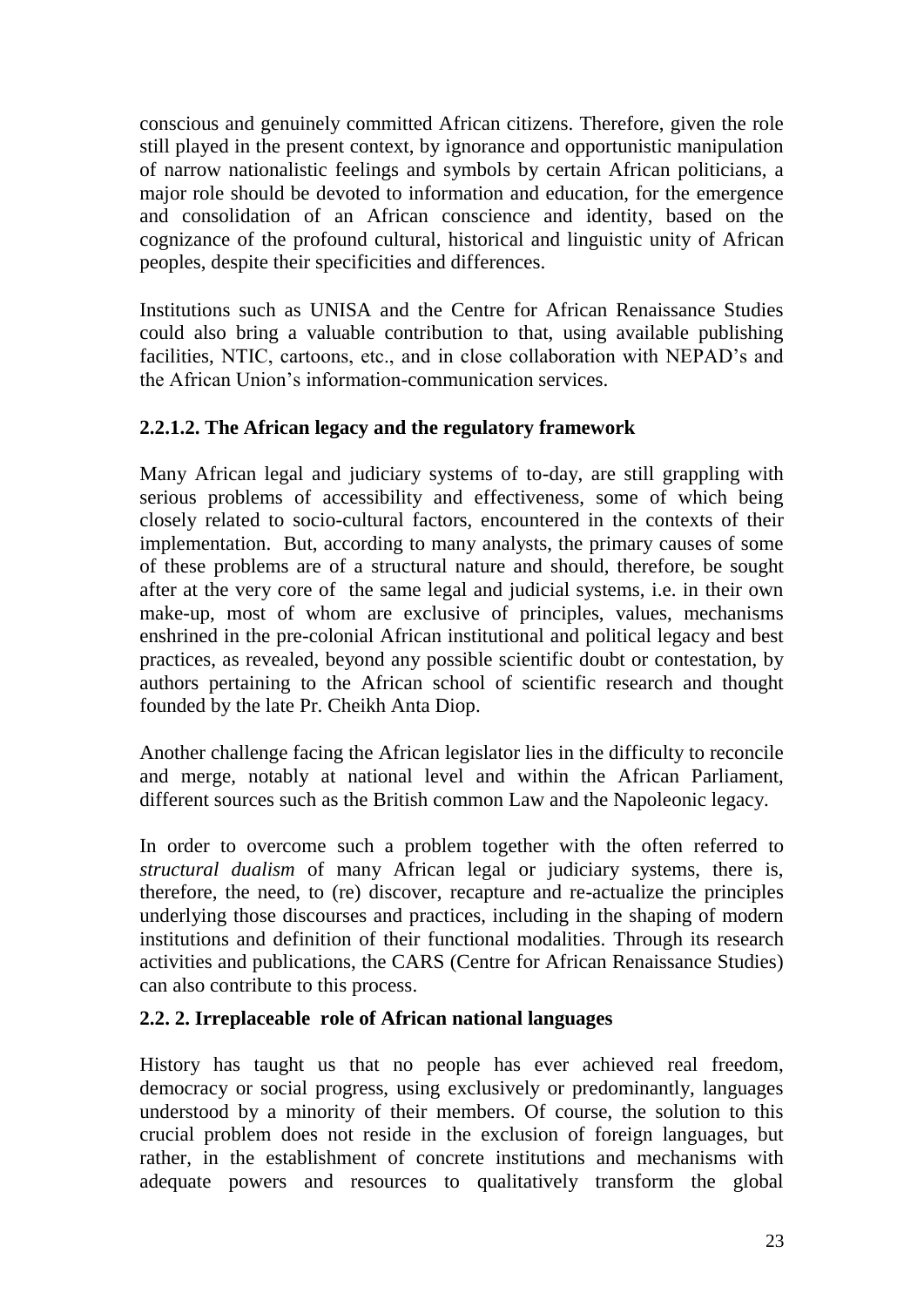sociolinguistic picture of our continent, from a situation of vertical (or unequal) pluri-linguism to that of coordinated or horizontal (equitable) pluri-linguism. Consequently, the linguistic issue should be addressed without delay, in order to guarantee ownership by African peoples at all levels, starting with the grassroots, of the NEPAD and African Union processes.

The adoption of Swahili as an official language for the AU, opens up promising perspectives for African global leadership to undertake the necessary measures for the generalization of political as well as scientific discourses in African national languages, at all levels. In this process, African universities and research centers such as UNISA and the CARS could bring a major contribution in designing a long term linguistic policy at continental level and in actions of promotion, through research activities, publications and other media, of the social use of those languages.

#### **2.3. Reform, empowerment and involvement of African universities and research centres in the perspective of NEPAD and the AU**

The following proposals and suggestions are only indicative of some of the priorities and challenges to be addressed in the area of research in social sciences, in order to achieve such objectives.

# **Taking science and research seriously**

In the first instance, African Governments, through competent bodies and instances in NEPAD and the AU, should start taking scientific research more seriously, by defining in that area, common policies and programs with respective operative strategies for their implementation, and by creating the institutional and infrastructural conditions and allocating, adequate financial and human resources, among others, for the same purpose. This includes addressing the need to consolidate or revive existing or former African centres of excellence such as Makerere, Legon, Fort Hare etc., and to establish new ones such as the University for Africa's Future in Senegal. Therein, shall be mobilized, in adequate living and working conditions, the best of African "brains", tasked with the production, in the areas of fundamental as well as applied research, of operational responses to major challenges facing our continent and its peoples.

- **Establishment of departments for African Civilization Studies** in all African universities and Higher education institutions (Africa and the Diaspora), with multidisciplinary and trans-disciplinary research teams and networks, organized and empowered at national, sub-regional, continental and African (including in the Diaspora), as well as provincial and local levels.
- **Close cooperation between African universities and research teams**, with institutions such as UNISA and the CARS acting as both catalysts and resource institutions, in the process for the establishment and coordination of African centres of excellence, particularly in the area of